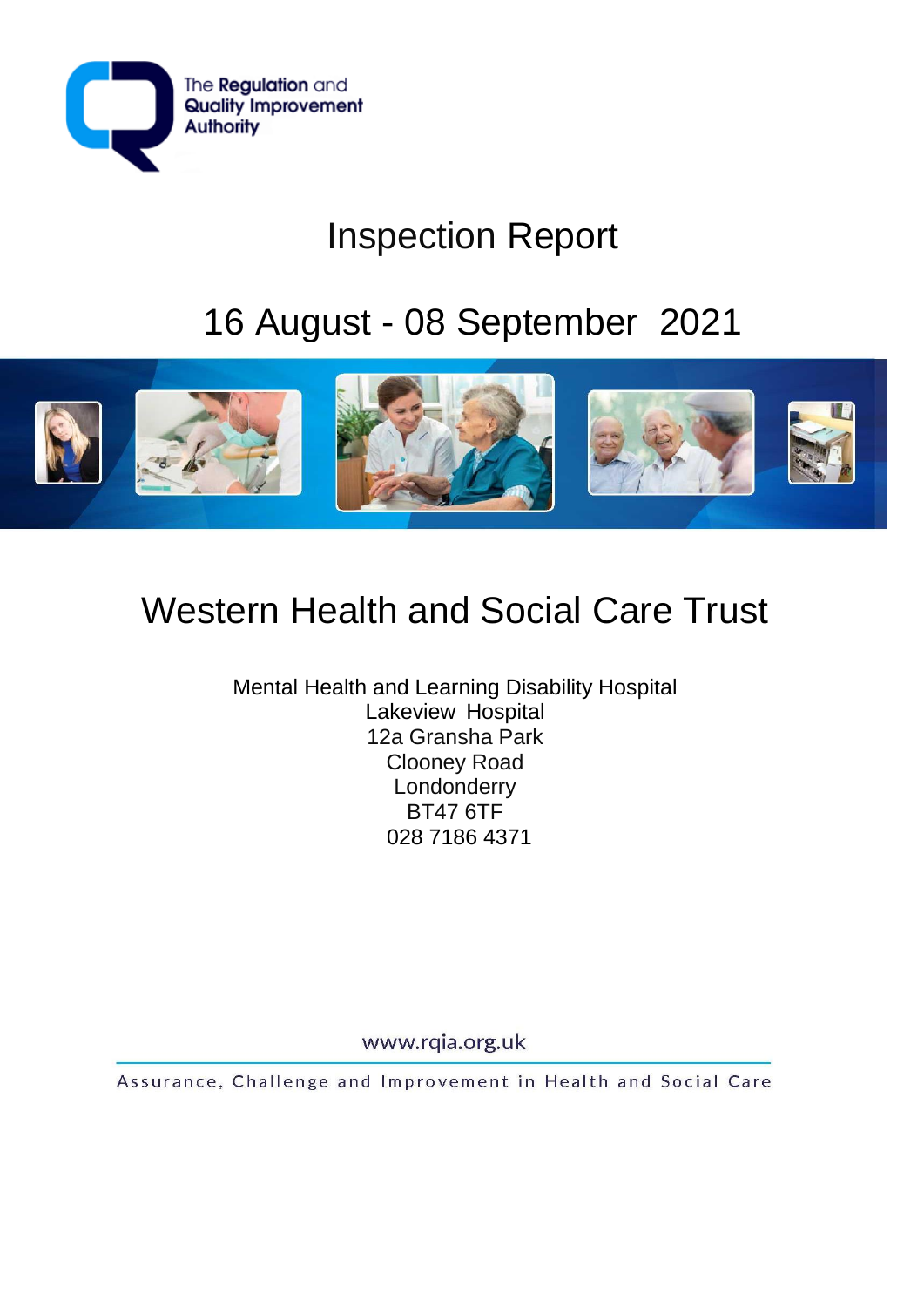Information on legislation and standards underpinning inspections can be found on our website<https://www.rqia.org.uk/>

## **1.0 Service information**

| <b>Organisation/Registered Provider:</b><br><b>Western Health and Social Care Trust</b> | <b>Responsible Person:</b><br>Mr Neil Guckian                                   |                                  |
|-----------------------------------------------------------------------------------------|---------------------------------------------------------------------------------|----------------------------------|
| (WHSCT)                                                                                 | <b>Chief Executive, WHSCT</b>                                                   |                                  |
| Person in charge at the time of inspection:<br>Janet Doherty                            | Number of beds:                                                                 |                                  |
| Acting Head of Service & Professional Nurse<br>Lead, Adult Learning Disability Services | There are two wards operating within<br>Lakeview Hospital:                      |                                  |
|                                                                                         | Name of Ward:                                                                   | No of Patient's<br>accommodated: |
|                                                                                         | <b>Melvin Ward</b>                                                              | <b>Six</b>                       |
|                                                                                         | <b>Strule Ward</b>                                                              | Two                              |
| <b>Categories of care:</b><br>Learning Disability (LD) Acute Admission                  | Number of beds occupied in the wards<br>on the day of this inspection:<br>Eight |                                  |

#### **Brief description of the accommodation/how the service operates:**

Lakeview Hospital is a Mental Health and Learning Disability (MHLD) Hospital managed by the Western Health and Social Care Trust (the Trust). The hospital consists of two wards, Melvin and Strule and provides inpatient care to adults 18 years and over who have a learning disability and require care and treatment in an acute psychiatric care setting. Patients are admitted either on a voluntary basis or detained in accordance with the Mental Health (Northern Ireland) Order 1986 (MHO).

# **2.0 Inspection summary**

An unannounced inspection to Lakeview Hospital commenced 16 August 2021 at 09.00am and concluded on 08 September 2021, with feedback to the Senior Management Team (SMT). The inspection was carried out by by a team comprised of care and finance inspectors with support from pharmacy and estates inspectors and RQIA's Clinical Lead.

RQIA received an anonymous letter on 2 August 2021. The letter outlined concerns about the standard of care, staff morale, training, recruitment practices and the governance arrangements of the Adult Learning Disability Services within WHSCT. In response to this information RQIA decided to undertake an unannounced inspection.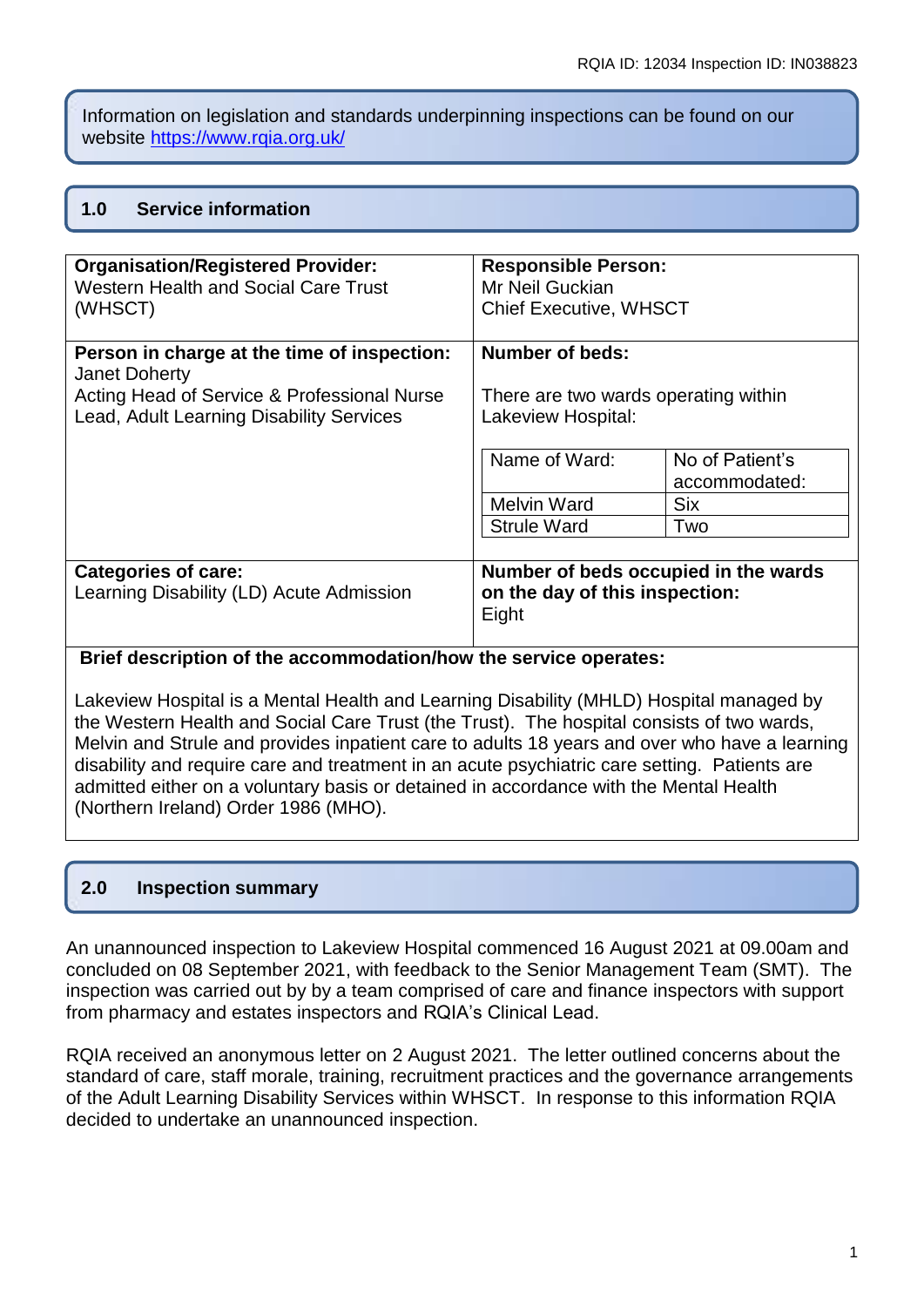Taking account of the intelligence received the inspection focused on eleven key themes; patient flow and discharge planning, environment, adult safeguarding (ASG) , incident management, restrictive practices, financial governance, staffing, physical health monitoring, governance and leadership and staff and family engagement. The inspection also sought to assess progress with areas for improvement (AFI's) identified during the previous inspection.

Areas of good practice were identified. We observed staff deliver compassionate care. Care plans were detailed and patient centred and there was evidence of multi-disciplinary team (MDT) input into discharge planning with consideration given to safety, location and patient/carer preference. It was positive to see that some planned discharges were to bespoke environments, and return to home.

A number of significant concerns relating to adult safeguarding and incident management; financial governance, staffing, physical health care and hospital governance were identified. Some of these concerns were escalated to the Trust's Senior Management Team (SMT) during the inspection for immediate action. In line with our escalation policy the Trust were invited to attend a meeting on 21 September 2021with the intention of issuing five Improvement Notices.

Prior to the meeting on the 21 September 2021 it is important to acknowledge that the Trust had already completed or commenced a significant amount of work in relation to medication management, financial governance and ASG and had provided an update of the actions they had taken. Consideration was given to the information provided following the inspection, during the meeting with the Trust on the 21 September 2021 and following a review of the Trust's action plan. As a result we determined not to proceed to issue the five Improvement Notices. The significant concerns are detailed in this inspection report and Areas for Improvement (AFI) have been made. RQIA will undertake a further unannounced inspection in the future to assess the Trust's progress on the implementation of their action plan.

A total of 13 AFI were identified one of which has been stated for a third time. Areas that require improvement relate to the environment, adult safeguarding, incident management, restrictive practices, financial governance, staffing, physical health monitoring and leadership and governance.

# **3.0 How we inspect**

RQIA's inspections form part of our ongoing assessment of the quality of services. To do this, we gather and review the information we hold about the service, examine a variety of relevant records, meet and talk with staff and management and observe practices throughout the inspection.

The information obtained is then considered before a determination is made on whether the service is operating in accordance with the relevant legislation and quality standards.

Our reports reflect how they were performing at the time of our inspection, highlighting both good practice and any areas for improvement. It is the responsibility of the Trust to ensure compliance with legislation, standards and best practice, and to address any deficits identified during our inspections.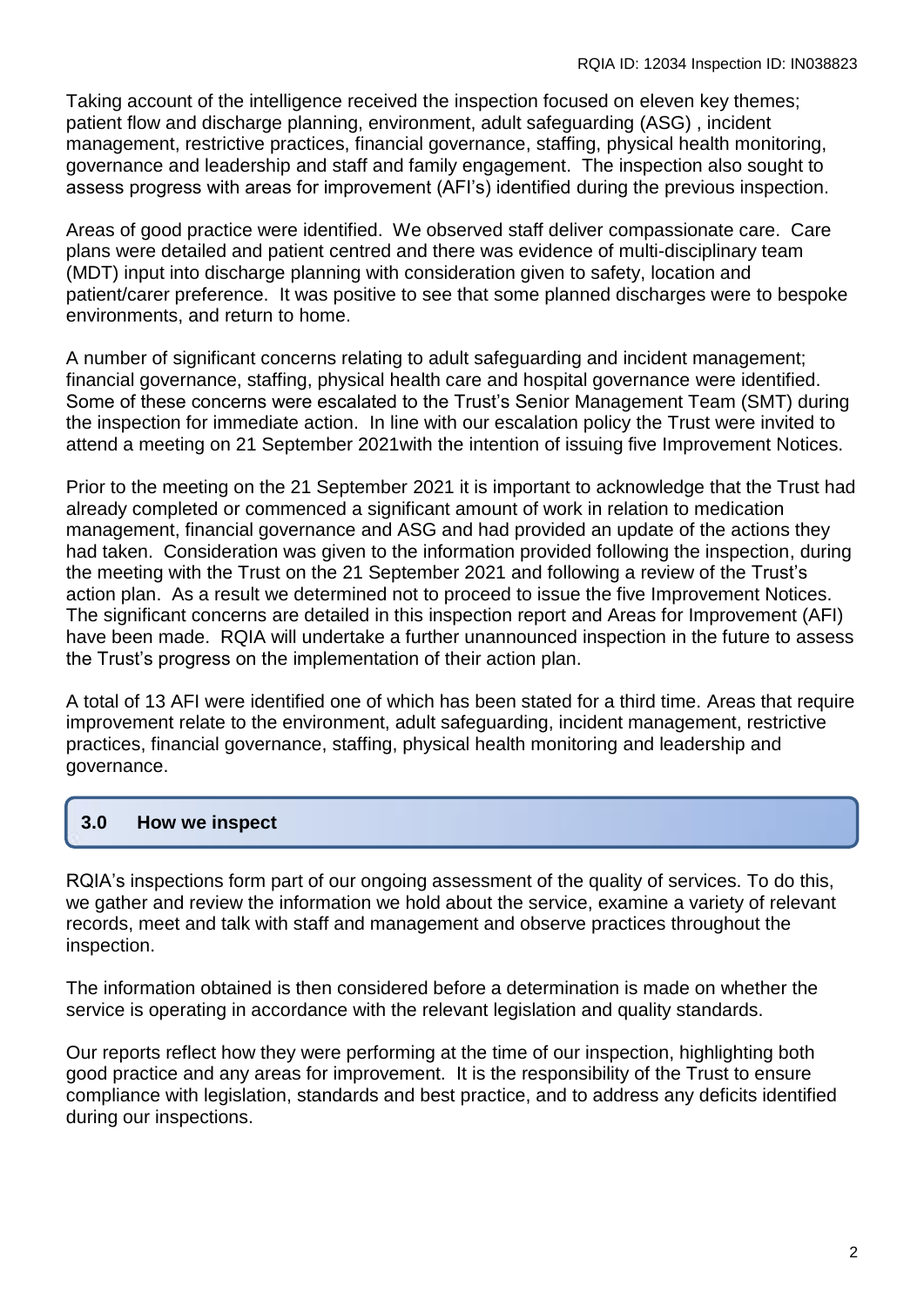### **4.0 What people told us about the service**

Posters and patient/relative leaflets were placed throughout the wards inviting staff, patients and relatives to approach us with the feedback they may have.

We spoke with four relatives during the inspection by phone. Relatives expressed concerns in relation to staffing, incidents, restrictive practices and the environment. All of the relatives acknowledged that staff were compassionate and resilient and felt that despite the challenges their loved one was well cared for and safe.

We spoke with a wide range of staff, senior managers, medical staff, nursing staff (permanent, bank and agency), occupational therapy staff and finance staff. A number of staff contacted us by phone after the inspection. Staff spoke openly about the challenges they faced working in Lakeview which included staffing shortages, increases in the amount of incident related staff injuries, the environment and they also expressed concerns about the lack of leadership and support to staff.

| 5.0 | The inspection |
|-----|----------------|
|     |                |

#### **5.1 What has this service done to meet any areas for improvement identified at or since last inspection?**

The last inspection to Lakeview Hospital was undertaken on 06-07 February 2018. Three areas for improvement were made.

| Action required to ensure compliance with The Mental Health<br><b>Validation of</b><br>(Northern Ireland) 1986 Order and The Quality Standards for Health<br>compliance<br>and Social Care DHSSPSNI (March 2006). |                                                                                                                   |            |
|-------------------------------------------------------------------------------------------------------------------------------------------------------------------------------------------------------------------|-------------------------------------------------------------------------------------------------------------------|------------|
| Area for Improvement 1                                                                                                                                                                                            | The responsible person shall ensure that the<br>ward's MDT should ensure that patient care                        |            |
| <b>Ref:</b> 5.3.1 (f)                                                                                                                                                                                             | records do not contain any records that are<br>not secured within the patient's file.                             |            |
| <b>Stated: First Time</b>                                                                                                                                                                                         | Action taken as confirmed during the                                                                              | <b>Met</b> |
|                                                                                                                                                                                                                   | inspection:                                                                                                       |            |
|                                                                                                                                                                                                                   | Patient care records within patient files were<br>secure, available, and up to date at the time of<br>inspection. |            |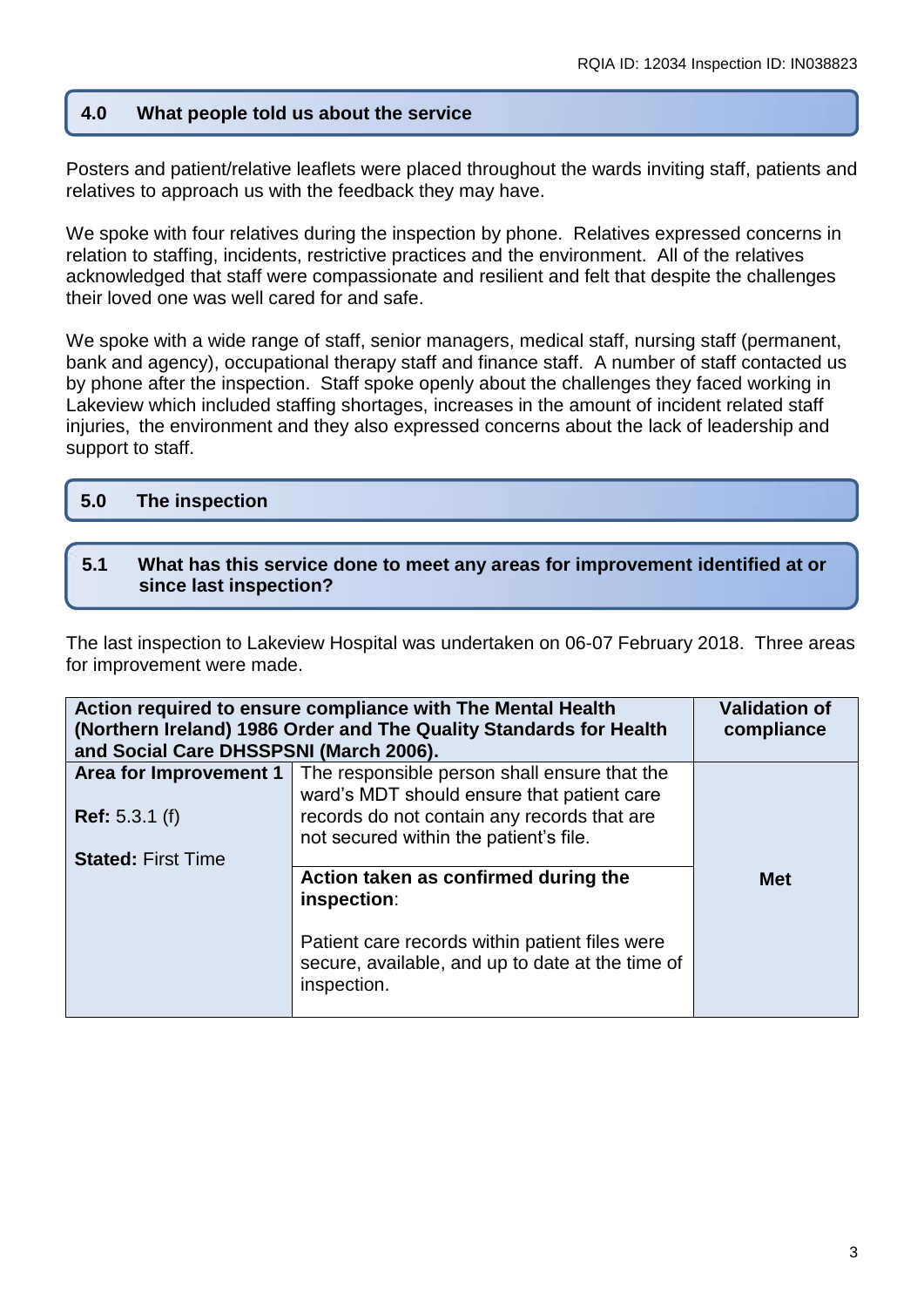| <b>Area for Improvement 2</b> | The responsible person shall ensure robust                                                                                                                                                                                                                                                                                                                                                                                                                                                        |                |
|-------------------------------|---------------------------------------------------------------------------------------------------------------------------------------------------------------------------------------------------------------------------------------------------------------------------------------------------------------------------------------------------------------------------------------------------------------------------------------------------------------------------------------------------|----------------|
|                               | management of Pro Re Nata (PRN)                                                                                                                                                                                                                                                                                                                                                                                                                                                                   |                |
| <b>Ref:</b> $5.3.1$ (f)       | medications. There were a lot of PRN                                                                                                                                                                                                                                                                                                                                                                                                                                                              |                |
|                               | medications which had                                                                                                                                                                                                                                                                                                                                                                                                                                                                             |                |
| <b>Stated: Second time</b>    | no indications for use written;<br>$\bullet$<br>no minimum intervals indicated and;<br>$\bullet$<br>there was no indication of which drugs<br>$\bullet$<br>should be used 1st line in the event that<br>the indication for some different drug was<br>the same.                                                                                                                                                                                                                                   |                |
|                               | If PRN medications were used as prescribed,<br>patients would have received over the<br>maximum 24-hour recommended dose as<br>recommended in the British National<br>Formulary (BNF). The BNF is a<br>pharmaceutical reference book that contains a<br>wide spectrum of information and advice on<br>prescribing and pharmacology, along with<br>specific facts and details about many<br>medications available on the UK National<br>Health Service (NHS).                                      |                |
|                               | There was limited review of patients daily and<br>PRN medication.                                                                                                                                                                                                                                                                                                                                                                                                                                 | <b>Not Met</b> |
|                               | Action taken as confirmed during the<br>inspection:<br>Patient Kardexes did not always stipulate 1st<br>line or 2nd line use of PRN medication or<br>provide indications for use. Kardexes did not<br>always indicate the dosage intervals. Staff<br>were administering more than one PRN<br>medication at a time for one patient. Several<br>patients were prescribed multiple anti-<br>psychotic medications some of which were<br>prescribed over the BNF recommended<br>maximum daily dosage. |                |
|                               | Patient kardexes had not recently been<br>reviewed by the ward medical team.                                                                                                                                                                                                                                                                                                                                                                                                                      |                |
|                               | This area for improvement has not been met<br>and has been stated for the third time.                                                                                                                                                                                                                                                                                                                                                                                                             |                |
|                               | Due to the seriousness of these findings this<br>matter was escalated to the SMT on 17<br>August 2021.                                                                                                                                                                                                                                                                                                                                                                                            |                |
|                               | Please refer to section 5.2.8 of this report for<br>further detail.                                                                                                                                                                                                                                                                                                                                                                                                                               |                |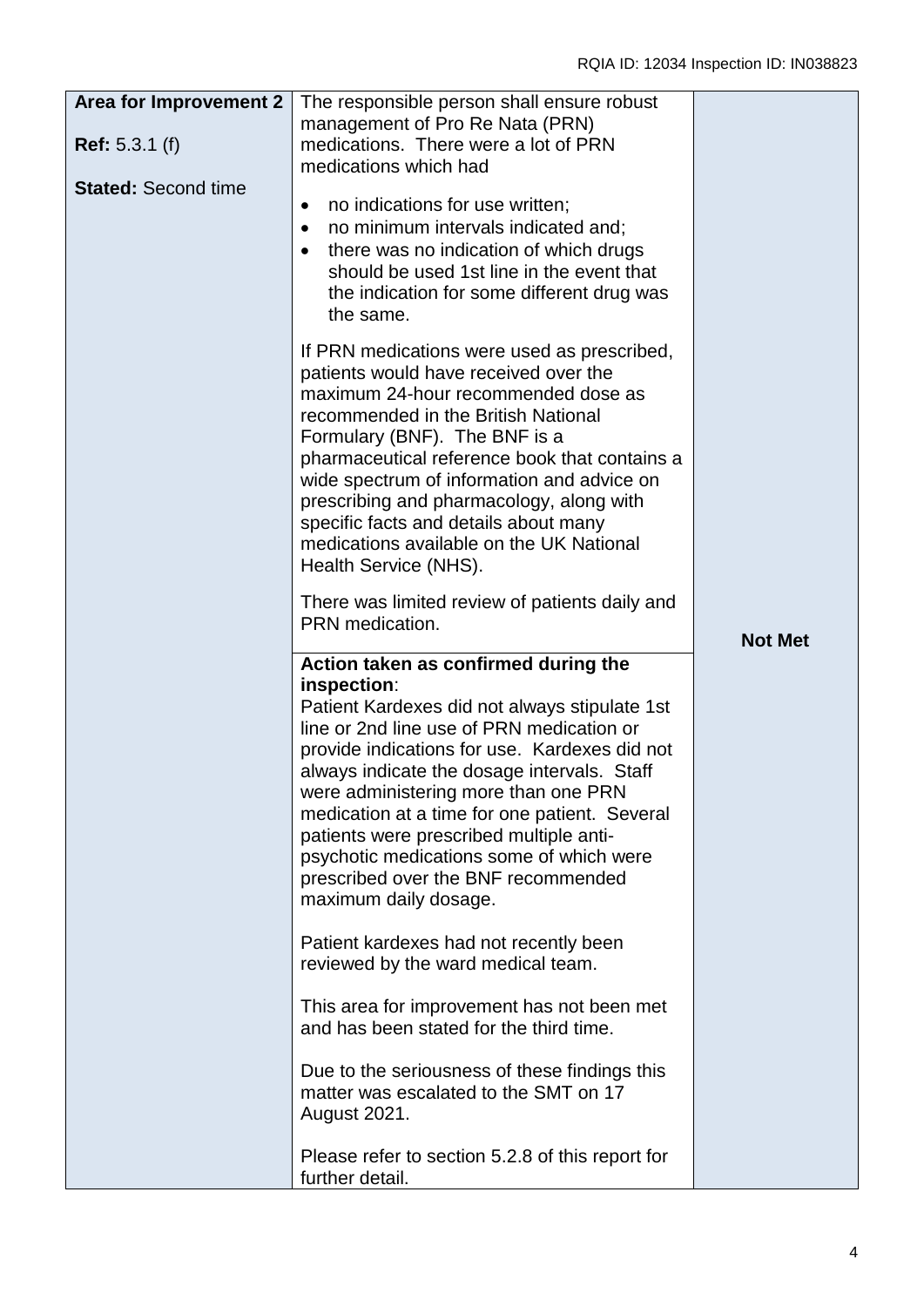| Area for Improvement 3<br><b>Ref:</b> 5.3.3 (d) | The responsible person shall ensure that<br>patients can access ward based occupational<br>therapy support.                                                                                                                                                                                                                          |            |
|-------------------------------------------------|--------------------------------------------------------------------------------------------------------------------------------------------------------------------------------------------------------------------------------------------------------------------------------------------------------------------------------------|------------|
| <b>Stated: Third time</b>                       | Action taken as confirmed during the<br>inspection:<br>Patients had access to occupational therapy<br>support at the time of inspection. While there<br>was access to an occupational therapist they<br>were not ward based and only accessible via<br>referral. This issue has been highlighted in<br>Section 5.2.9 of this report. | <b>Met</b> |

## **5.2 Inspection findings**

#### **5.2.1 Patient Flow & Discharge Planning**

Patient flow is a core element of any service management process. The objective of patient flow is to enable patients to get to the right place so their care needs can be appropriately met. Good patient flow is dependent upon a number of factors, including; the delivery of a robust escalation policy, daily decision making, early escalation and the ability to respond to surges in demand, good communication and proactive management of admissions and discharges, robust and reliable information and early identification of patients expected date of discharge (EDD). We reviewed these systems and processes to determine their effectiveness.

On the days of inspection there were eight patients in Lakeview Hospital two in Strule and six in Melvin. Four of the patients were in active assessment and treatment and four were delayed in their discharge. Some patients had been in hospital for up to four years although it was noted that six patients had plans in place for discharge. In respect of the other two patients one had two unsuccessful discharges and the other had only recently been admitted.

An admission pathway was implemented at Lakeview in February 2021, this was to be completed for each admission then shared with the MDT to facilitate further discussion. The admission pathway consists of important questions including what current community supports are already in place for the patient and the reason for the patient's admission. This promotes effective sharing of information and will support the MDT to plan for discharge at the point of admission.

There was evidence of MDT input on discharge plans and careful consideration had been given to patient safety, support mechanisms and the location of family and friends. It was positive to see that the planned discharges were to bespoke environments, and return to home and not all were placements to alternative care facilities.

There was no data available to accurately calculate the average length of patient stay or record estimated discharge dates. Access to up to date and accurate information relating to length of stay is crucial to patient flow and should be readily available and shared across all relevant systems and structures throughout the Trust to ensure a proactive and joined up approach is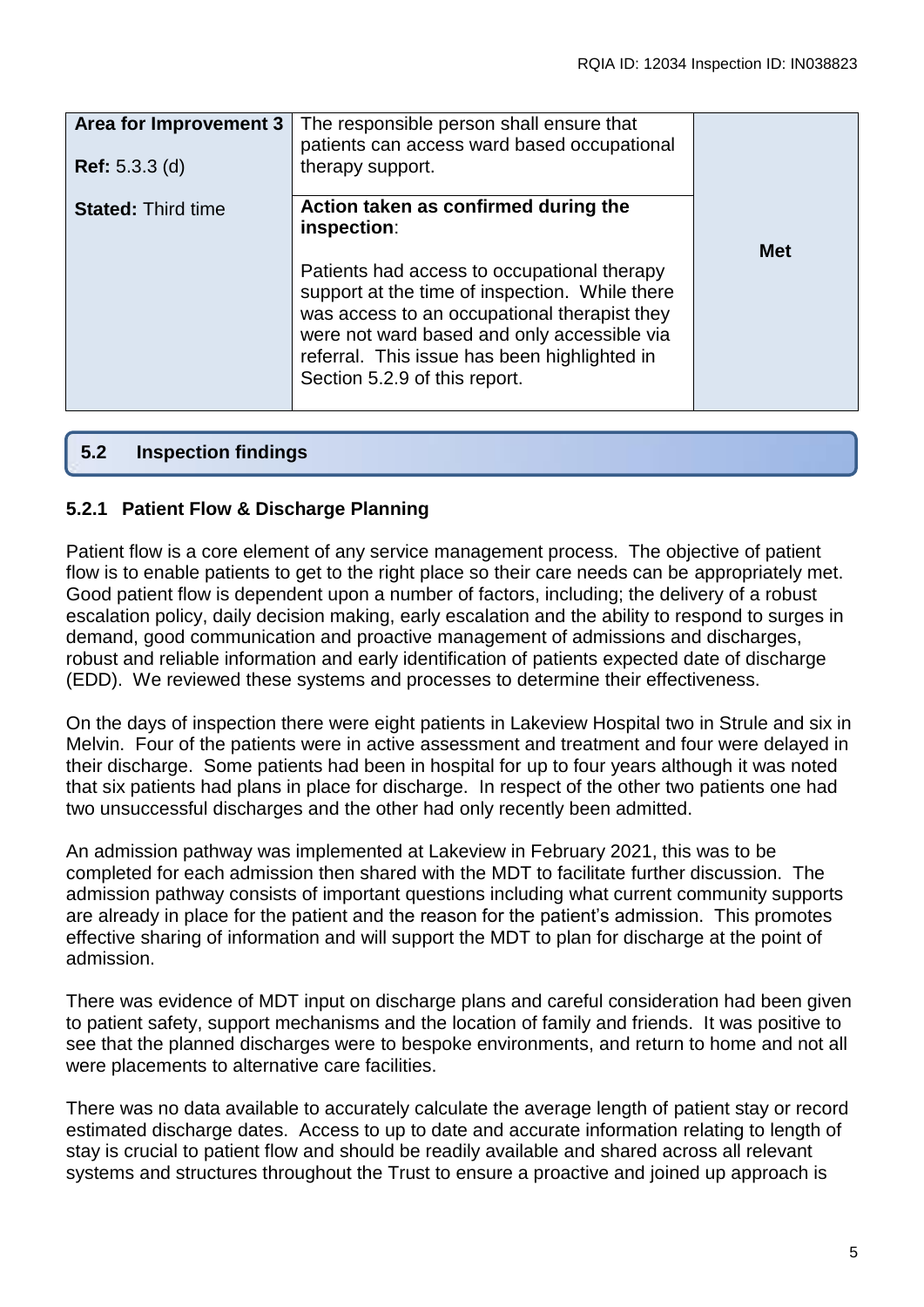taken with respect to patient discharge planning. The data was received following the inspection.

An area for improvement was identified in relation to patient flow and discharge planning.

#### **5.2.2 Environment**

We visited each of the wards to review and assess if the environment was safe and conducive to the delivery of care.

The main entrance into the hospital was bright and clean with appropriate Infection Prevention Control (IPC) signage and guidance on Covid-19, social distancing, and hand hygiene displayed throughout. The reception area was warm and welcoming and decorated with art supplied from a local school. The corridors leading to the wards were clean and clutter free and there was suitable seating areas situated throughout.

Melvin Ward was a bright spacious area for patients with seating and furniture observed to be in a good state of repair. The utility and equipment stores were not clean and were being used inappropriately for storage. A number of items of equipment were in a poor state of repair requiring replacement. A recent mattress audit indicated the need to condemn and replace two mattresses. There was no evidence to confirm or indicate that this action had been completed.

A large amount of bottled water was noted to be stored in various areas throughout the ward, it was suggested that these be relocated to one suitable area. We were concerned the storage of this water in public areas could increase risk of harm to others for example, during an incident or increase the likelihood of trips/falls. The nurse in charge agreed to address this issue.

Strule Ward had been divided into two areas with one patient accommodated in each of these areas. The ward had undergone a significant amount of modifications and adaptations to the environment in order to accommodate patients with complex needs. As a result of the modifications the ward was stark and did not provide a therapeutic space for patients. We observed damage to vinyl flooring, décor, and fixtures and fittings throughout.

Patients' bedroom areas had been adapted to meet the patient's preferences however they did not present as comfortable or provide a therapeutic space. There was no door or covering of the doorway in the bathroom area. The privacy and dignity of patients had not been upheld and we escalated our concerns urgently to the SMT. The situation regarding the bathroom door was immediately rectified by the positioning of a screen over the entrance of the bathroom doorway.

Recognising the challenges faced in meeting individual patient needs we determined that a full MDT approach would be required in this case to explore options to enhance the environment and provide a more therapeutic space which ensures patients' privacy and dignity is met at all times. The SMT gave verbal assurances that alternatives would be explored to modify patients' bedroom spaces to provide a more dignified environment.

Areas for improvement relating to patients' privacy and dignity and the environment have been identified.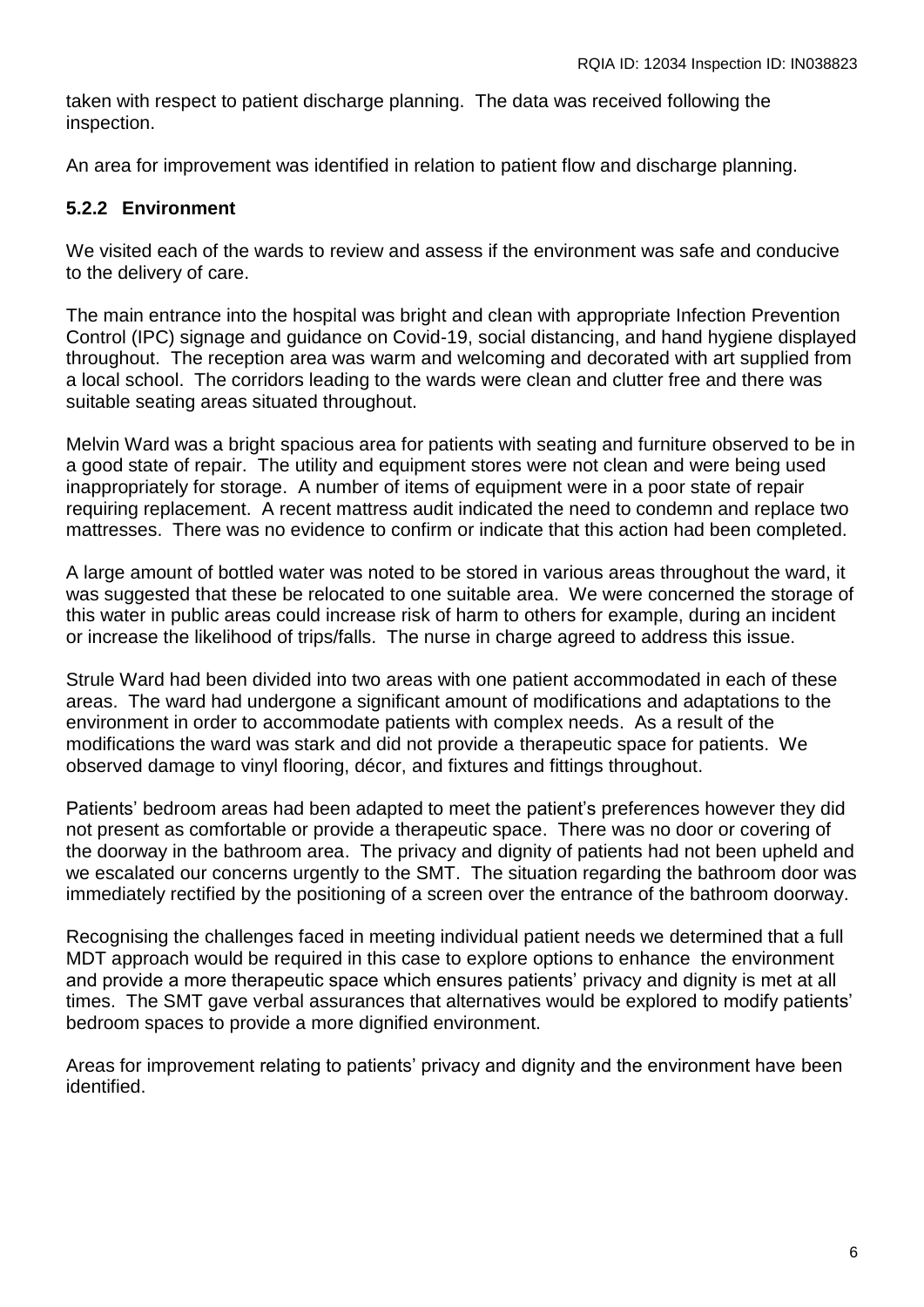## **Fire Risk**

The arrangements for fire safety were reviewed. A number of significant concerns were identified in Strule Ward as a result of the adaptations which had been made. The adaptations had been made to facilitate the complex needs of patients and included wood panelling being used throughout the ward to repair damaged floors and doors and the removal of fire retardant windows, emergency lighting, and evacuation signage. Increased wood panelling and removal of fire safety equipment significantly increases the risk to patients and staff in the event of a fire on the ward. Wood panelling could potentially increase the risk of ignition and the lack of emergency lighting and signage hinder evacuation.

We were informed by the Trust's Fire and Environment Manager that risks were mitigated by the ongoing assessment of the environment and liaison between Fire Safety Officer and Ward Staff. These concerns were immediately discussed with the SMT and assurances were sought regarding Fire Risk Assessment (FRA) in relation to patient and staff safety.

An area used to store personal protective equipment (PPE) had two fire retardant windows removed and was in a poor state of repair. A recent FRA had recommended either the windows were replaced with suitable fire rated glazing or panels, or the PPE was stored elsewhere, this had not been actioned.

The most recent FRA was completed in August 2021 and was signed by the Trust's estates department; the FRA was due for review in November 2021. The removal of emergency lighting, and fire evacuation signage, and the additional wood panelling that had been fitted were referenced in the FRA, however, there were no remedial actions in place. We were assured that the SMT were aware of the findings and that the Director had signed the general risk assessment for Lakeview Hospital with these risks identified. A copy of this was received post inspection to confirm that this was the case.

RQIA Estates Inspector liaised with the Trust's Fire and Environment Manager regarding the FRA for Lakeview. Whilst satisfied that assessments were in place, the areas of deviation from the Department of Health (DOH) Fire Code Guidance 1995 remained a concern. The Trust's Fire and Environment Manager advised of ongoing liaison with ward staff regarding the areas of deviation.

Assurance is required that all environmental changes made in response to patient need must be subject to assessment by the Fire and Environment Manager. We also require confirmation that the areas listed on the action plan of the FRA have been addressed to the satisfaction of, and within the timeframes outlined, by the assessor.

The fire risk in Strule Ward has been identified as an area for improvement.

# **5.2.3 Adult Safeguarding (ASG)**

Adult Safeguarding arrangements were reviewed. Adult Safeguarding is the term used for activities which prevent harm from taking place and which protects adults at risk (where harm has occurred or likely to occur without intervention).

Staff did not have access to records pertaining to ASG; including previously completed APP1 (adult at risk of harm/concern) referral forms. This information was accessible to the ward manager only.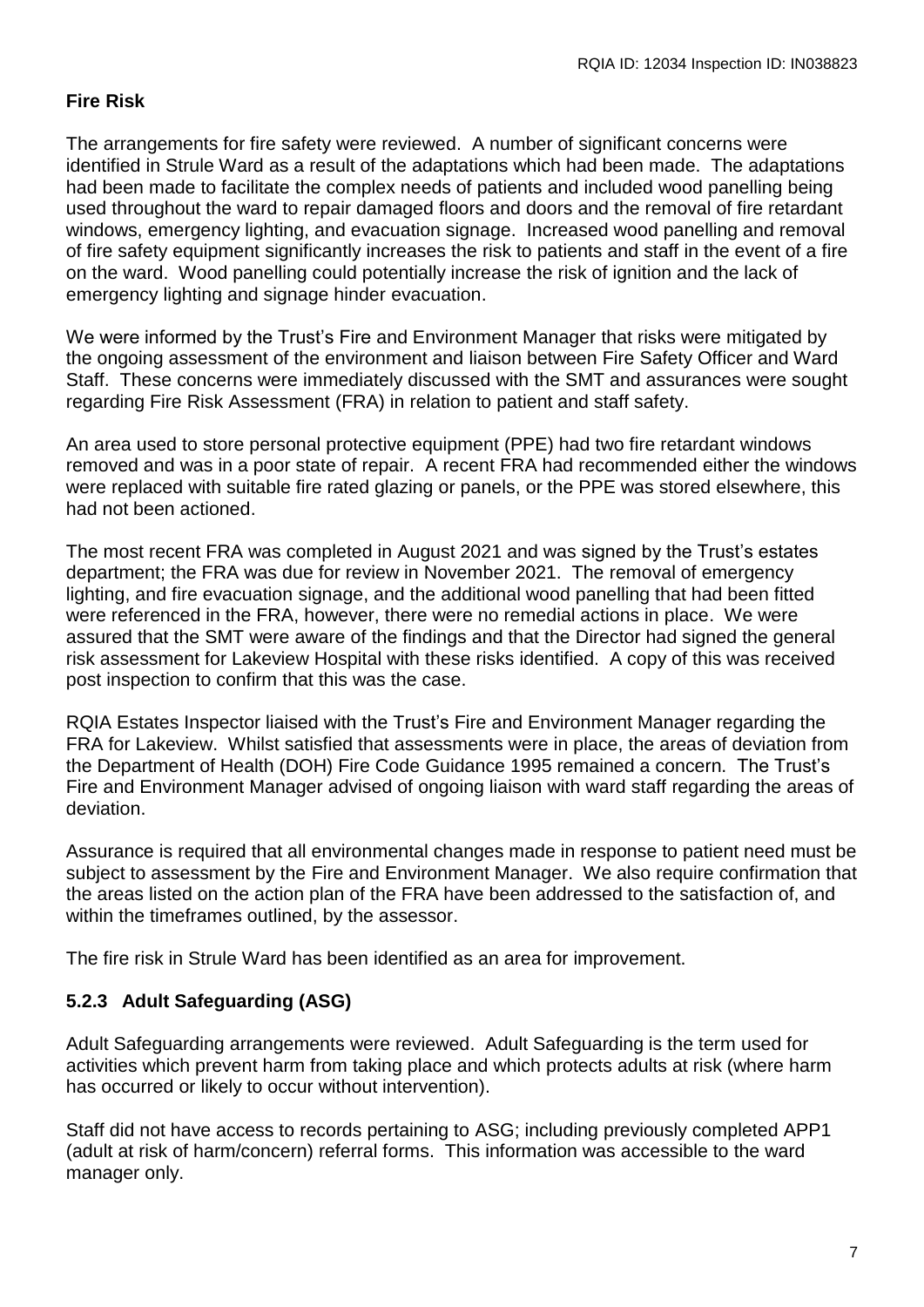This made tracking APP1 referral status, actions taken, and protection plans difficult and did not promote effective sharing of information or communication between staff. Potentially patients could be placed at risk due to a deficit in staff knowledge for example, lack of awareness about a patient's current protection plan. Considering the high use of bank and agency staff on the ward it was concerning that this information was not readily available to staff.

The Trust operated two different processes in relation to ASG referrals; patients aligned to the southern sector of the Trust followed the regional safeguarding policy but those aligned to the northern sector followed a process of advice and resolution with referrals screened by each patient's individual social worker. The southern sector process was not in keeping with the Regional Adult Safeguarding Policy: 'Adult Safeguarding Prevention and Protection in Partnership' July 2015 and did not lend itself to continuity and consistency of approach for staff working in Lakeview. This initially started as a pilot project but had been running for three years with no evidence of oversight or analysis from the Trust's ASG Team. The lack of external scrutiny of ASG incidents from the ASG Team could reduce the level of protection for patients.

Staff were knowledgeable about the two different referral routes but not about the regional ASG process despite a significant number having completed ASG mandatory training. Staff of various grades did not understand the term Designated Adult Protection Officer (DAPO). There was no DAPO, ASG champion, or ASG lead identified for the wards. The lack of ASG expertise and staff knowledge could result in ASG incidents not being reported and vulnerable patients not receiving the protection they require.

There were no assurances that ASG referrals were being managed appropriately. A review of 464 Datix incidents (Datix is the Trust's electronic incident reporting system) from May to August 2021 highlighted that only eight incidents had been followed up with an ASG referral, however an additional six incidents met the threshold for an ASG referral.

Intelligence was received during inspection about another ASG incident and upon request, we reviewed the associated documentation. The protection plan lacked sufficient detail and we were not assured from the information provided that the patient was being adequately protected. There was no evidence to confirm the decision making process in relation to the protection plan and there was a delay of one month reporting the incident to the management team.

Our concerns about ASG processes were immediately escalated to the Trust's SMT. Discussion took place regarding the need for the Trust to undertake an urgent review of ASG practices and develop a robust process to assure themselves that staff adhere to the regional policy. The review should also consider the use of closed-circuit television (CCTV) as a tool to support adult safeguarding, staff training and development. The SMT should seek information and advice from colleagues in other Trusts where CCTV is in operation.

As a result of the concerns we identified in relation to ASG and incident management the Trust were invited to attend a meeting on 21 September 2021, signalling our intention to issue an improvement notice in relation to ASG and incident management. At this meeting the Trust outlined the actions they had taken to improve ASG processes. We were assured that progress had been made to strengthen the governance and oversight of ASG and, that further work is planned for the coming months.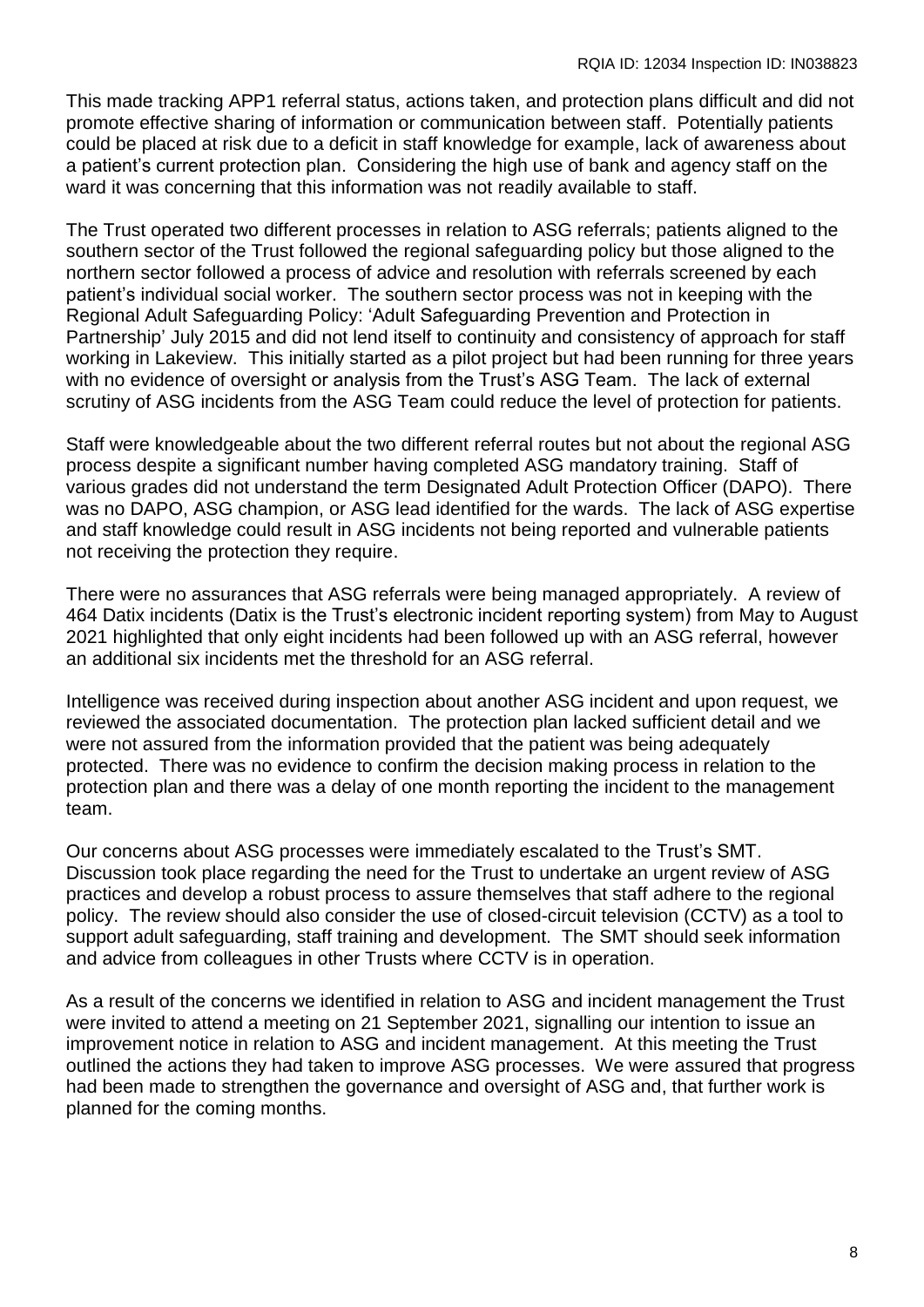We have determined not to serve an Improvement Notice in relation to ASG and Incident Management, however we will continue to monitor ASG closely and will seek evidence of improvements through action plans and further inspections.

An area for improvement has been identified in relation to ASG.

## **5.2.4 Incident Management**

Incidents recorded on, Datix, from May to August 2021 were reviewed. The majority of incidents recorded on the Datix system related to self-harm and violence and aggression with a significant number being attributable to patients who presented with challenging behaviours.

A significant number of incidents indicated the use of MAPA (Management of Actual or Potential Aggression). MAPA is a physical intervention utilised by staff to safely manage incidents such as aggression and self-harm. Despite frequent use of MAPA there was no evidence of analysis, or consultation with the Trust's MAPA team. This was concerning given the number of incidents involving the use of MAPA and the regular use of it for individual patients. Staff confirmed during discussion that a review and analysis of all incidents was in progress with a view to identifying any patterns or trends within the incident data.

There was no evidence supporting the use of a safety brief to facilitate the daily handover of important safety information. A safety brief is a simple but effective tool that ward staff use to share information about potential safety problems and concerns on a daily basis (for example, incidents and issues in relation to the environment). The absence of a safety brief has the potential to impact negatively on patient safety.

Incidents relating to individual patients were reviewed at weekly and monthly incident review meetings, copies of minutes evidenced appropriate MDT discussion in relation to the patients including review of recent incidents, current behaviours and the use of therapeutic interventions such as the TEACCH model. The TEACCH model supports people with autism and promotes meaningful engagement in activities, flexibility, independence and self-efficacy and helps them have a better understanding of their environment.

A review meeting is being held fortnightly to discuss the needs of one patient. This meeting was attended by a behaviour specialist, social worker, the patient's relative and the agency that will be supporting the patient when they are discharged from hospital into the community. This demonstrated good practice and family engagement and supported ongoing and detailed analysis of the patient's needs.

Additionally a review meeting to discuss all patients was held monthly. Patients with complex needs were often the main focus of the monthly meeting and as a result the less complex patients may not be receiving an adequate or regular review.

The minutes of the incident review meetings evidenced some analysis and theming of incidents for specific patients, however did not provide a full oversight of all incidents. We were not assured that systems to manage incidents were robust.

Concerns were identified with respect to the management of staff injuries, both physical and psychological, sustained during incidents. There was no evidence of a debrief mechanism following an incident and no evidence of support to staff from SMT.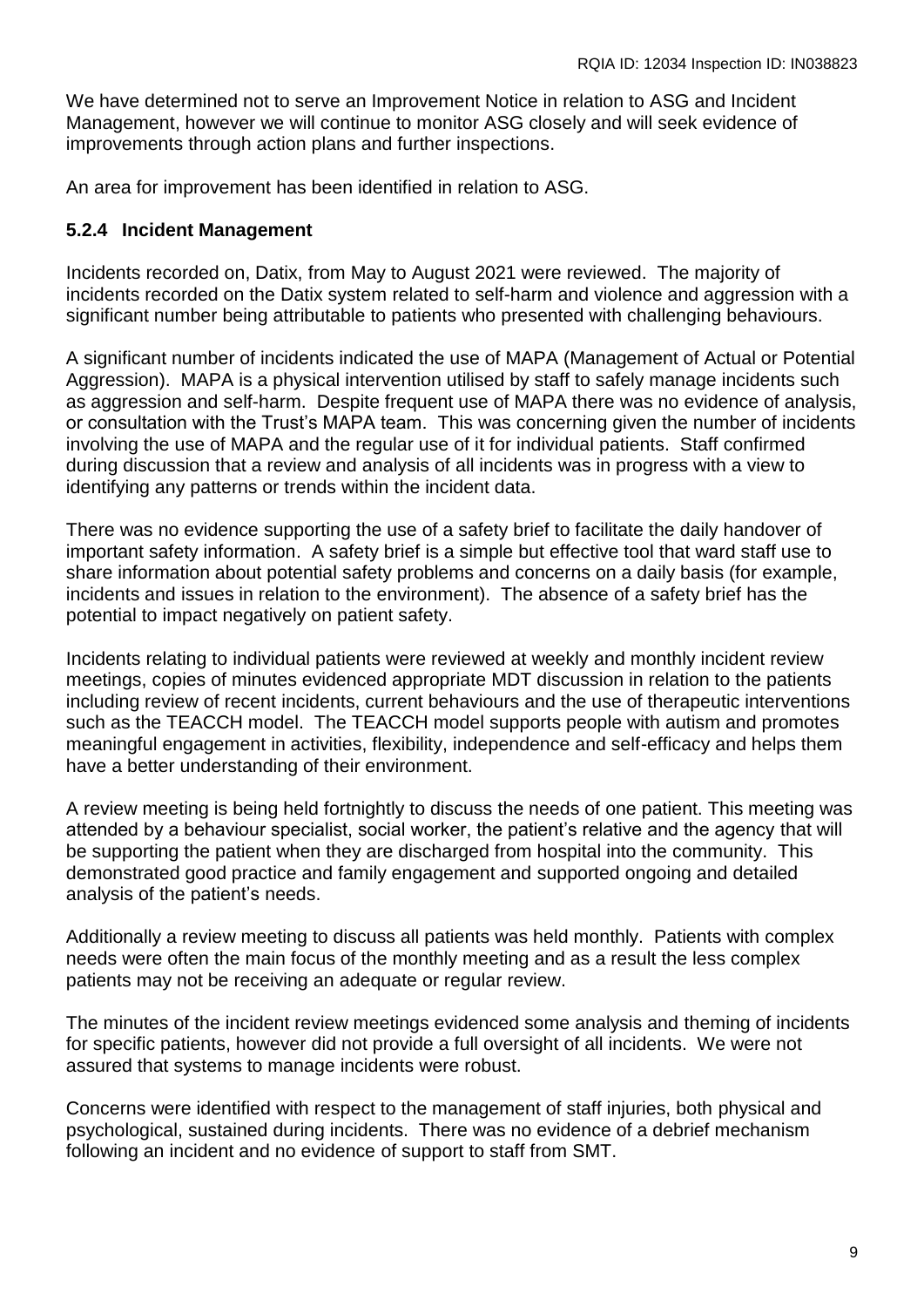Staff reported they had experienced long-term psychological effects following incidents where they had been assaulted by patients. Governance and oversight arrangements such as a daily safety brief were not included in the operational management of the wards despite the high level of incidents. Effective communication was not evident to inform staff of ward events or incidents and we were unable to evidence the twice daily handover sheet which staff advised was the mechanism used to keep them updated.

As a result of the concerns we identified in relation to incident management the Trust were invited to attend a meeting on 21 September 2021, signalling our intention to issue an improvement notice in relation to ASG and incident management. At this meeting the Trust outlined the actions they had taken and planned to take to robustly manage incidents which includes analysis; trending; the introduction of safety debriefs; strengthening of governance oversight; and staff training.

We have determined not to serve an improvement notice, however we will continue to monitor incident management and will seek evidence of improvements through reviewing updated action plans and by undertaking further inspections.

An area for improvement has been identified in relation to incident management.

## **5.2.5 Restrictive Practices**

The management of restrictive practices across the two wards was reviewed to determine staff's knowledge and application of restrictive practices and if they were proportionate to patient risks and in keeping with best practice guidance.

Restrictive practices in use included; locked doors; level of patient observations, use of rapid tranquilisation medication and physical intervention. Incidents involving physical restraint were recorded appropriately on Datix. Comprehensive patient centred care plans for restrictive practices were in place, it was positive to note that care plans directed staff firstly to deescalation before considering the use of restrictive practices.

The governance and oversight of restrictive practices was not robust there was no data available, no evidence of debrief, analysis of patterns, trends or frequency following the use of physical intervention. Staff were using high levels of MAPA to manage challenging behaviours. Documentation following the use of MAPA had not been completed and there was no evidence of input from or consultation with the MAPA team for advice, guidance or direction on best practice and technique.

On review of patient kardexes a high level of Pro re nata (PRN) medication was regularly administered. PRN is additional prescribed medication and administered on an as required basis. There was evidence PRN medication had been used for patients who had displayed challenging behaviours (see section 5.2.8).

Considering our concerns regarding restrictive practices and the lack of SMT oversight we requested an urgent review of all restrictive practices with a view to facilitating a culture of learning from incidents and support the delivery of safe and effective care.

An area for improvement has been identified in relation to restrictive practices.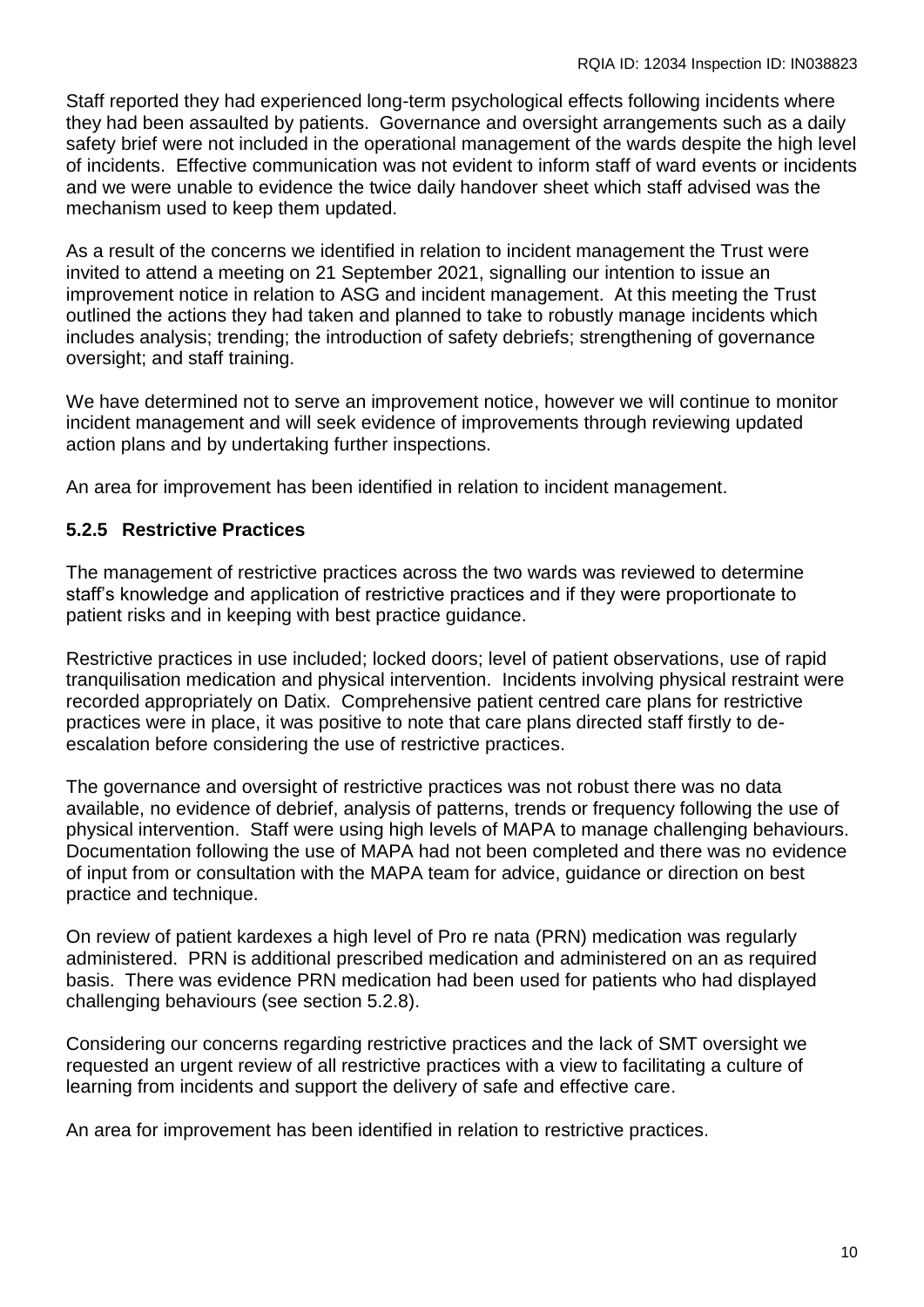## **5.2.6 Financial Governance**

The management of patient finances and property were reviewed to ensure that the vulnerable adults being cared for in this facility are safeguarded from financial abuse. Financial abuse is the unauthorised and improper use of funds, property or any resources belonging to an individual.

Poor record keeping and inadequate processes for patients' finances were found in both wards. There were no running balances of cash held on wards for patients and money was unaccounted for in the cash box with receipts unavailable for some transactions. Money deposited for patients was not appropriately recorded or receipted. The evidence indicated that patients' monies were exposed to potential financial abuse as there were insufficient safeguards to protect them. The Trust finance office was not aware that staff had direct access to substantial amounts of patients' money. There was no evidence that staff had received training on the management of patients' finances. These concerns were immediately escalated to the SMT and we sought assurance that action would be taken promptly with issues identified managed through ASG processes.

In response to our significant concerns the Trust finance department undertook a visit to Lakeview and completed an audit to assess the systems in place and to identify areas where Trust cash handling procedures were not operating effectively. The findings of the Trust's finance department audit correlated with our concerns and they compiled an action plan. The Trust have provided assurance that all staff will be provided with training on the management of patient finances and that all patients would have a financial care plan in place.

We acknowledge the action taken by the Trust finance department and have requested assurance from them that a system-wide process to safeguard monies for patients in hospital and those residing in the community is in place. This assurance will require the Trust to clarify what governance arrangements are in place and evidence senior management oversight. We have suggested the Trust seek a full internal audit with regards to patient finances.

As a result of the concerns we identified in relation to financial governance the Trust were invited to attend a meeting on 21 September 2021, signalling our intention to issue an improvement notice. At this meeting the Trust outlined the actions they had taken to improve financial governance. We were assured that progress had been made to strengthen the financial governance arrangements and that further work is planned for the coming months.

We have determined not to serve an Improvement Notice in relation to financial governance at this time, however, we will continue to monitor this aspect of care closely and will seek evidence of improvements through action plans and further inspection.

An area for improvement has been identified in relation to financial governance.

# **5.2.7 Staffing**

The arrangements for staff supervision and appraisal were reviewed. Staff received supervision every three months. Staff were appraised annually with the majority completed for 2021. The ward manager had plans to address the outstanding appraisals.

The service was not operating against a suitable staffing model.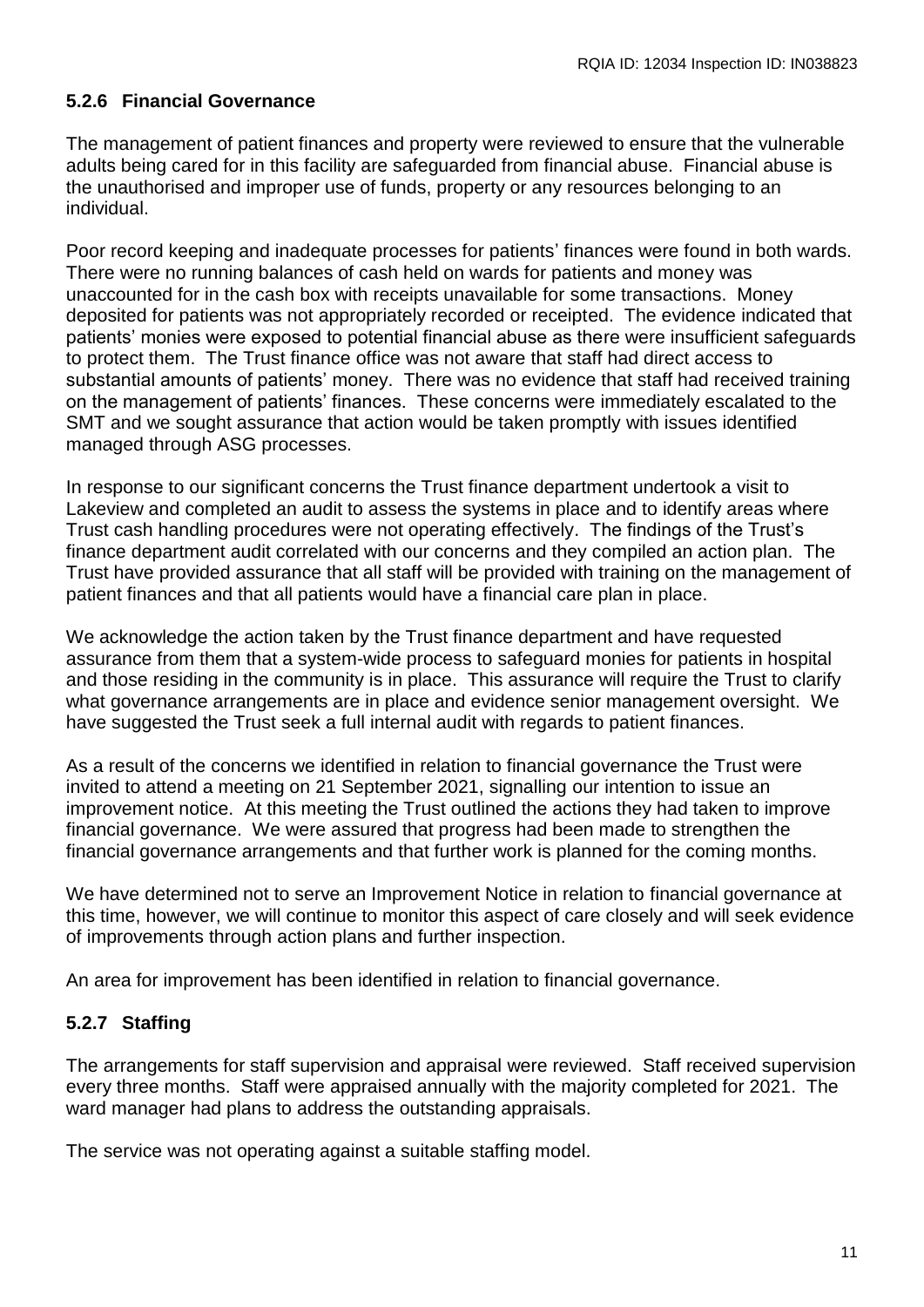There was no evidence provided to indicate the described minimum staffing levels were based on assessed need with the exception of patients prescribed observations. Acuity of patients was not accounted for. Staffing levels reflected that the prescribed minimum staffing levels were not always being achieved.

Staff sickness levels were high with multiple factors given as the cause; these included injuries from incidents, sickness, and covid related absence. Approximately two thirds of staff were off sick in one ward. There was a high reliance on agency and bank staff which was challenging due to short notice cancellation of shifts.

The duty rotas did not reflect actual staffing on shift which created confusion regarding who was scheduled to work and which bank and agency were booked. Accurate records of staff on shift should be retained to enable clear information to be available should an incident or allegation of a safeguarding nature be made.

Staff reported an inability to have meaningful breaks throughout their shift and discussed how they were frequently asked to swap shifts at short notice. They reported being contacted endlessly when off duty to cover the rota, which led to increased stress levels and low morale.

Staff discussions focused heavily on staff shortages, the extensive use of bank and agency staff, unsafe staffing levels and no opportunity to have breaks, food or drinks. In the absence of an agreed staffing model it was not clear whether the compliment of staff enabled the delivery of safe and effective care to the patient group.

The ward manager covered staffing deficits on a regular basis resulting in limited time for them to fulfil their management responsibilities including support for staff.

All relatives we spoke to highlighted poor staffing levels and a high use of agency staff. One family member made reference to a patient's care plan which indicated the need for staff consistency and staff familiar to the patient. This patient was prone to be distressed with the potential of an escalation of challenging behaviours when cared for by staff they were not familiar with.

There was evidence of a recent recruitment drive for Band 3 and Band 5 nursing staff however there was a limited success at interviews. The Trust have offered incentives internally to support staffing and have provided assurances that they are committed to explore all options with regards to increasing their nursing workforce.

Minutes of the monthly nurse governance meetings evidenced discussions regarding unsafe staffing levels and actions being taken to address the risks included contact with the bank office to request block bookings and use of agency staff. Staff submitted Datix incident forms when staffing dropped below what was perceived to be the safe level. There were 57 incidents reported from May to August 2021 in relation to short staffing all of which were graded appropriately. There was no evidence, at senior management level, of analysis of Datix incidents in relation to staffing or information about actions taken.

Staff Skill Mix & Competency

It was positive to note that the compliment of Band 6 Deputy Ward Managers had increased from four to six since December 2020.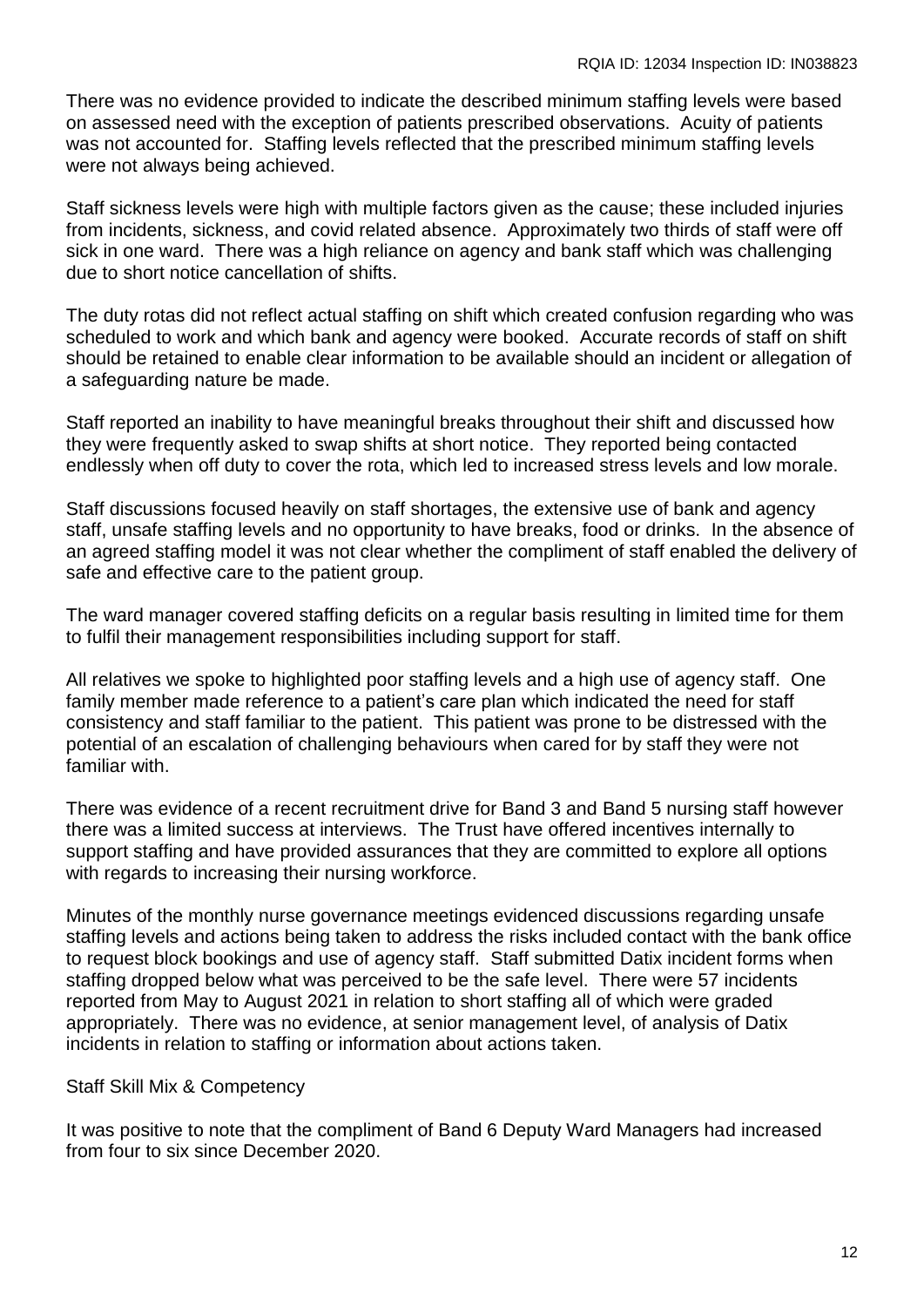We were unable to evidence that all of the Band 6 Deputy Ward Managers were operating at the appropriate level of delegated responsibility and accountability. An appropriate level of support for the ward manager to manage these staff was not available; we suggested a visible presence of an experienced manager and members of the SMT would be beneficial in supporting all staff.

On some occasions newly qualified nurses had been allocated the role of Nurse in Charge. We could not find evidence to determine if the Trust had a programme in place to ensure newly qualified nurses had the experience and competency to take charge of a ward particularly given the complexity of the patient group and the high levels of challenging behaviour.

Some staff raised concerns about the skills and expertise of some agency staff. It was unclear how agency staff were assessed to have the necessary competence and skill to work in Lakeview. There was evidence that the induction process for agency and substantive staff was completed and signed off in one day. Induction documentation was in the form of a tick box list and was not indicative of a robust induction processes that took account of the staff members understanding of their roles and the Trust expectations of them.

As a result of the concerns we identified in relation to staffing the Trust were invited to attend a meeting on 21 September 2021, signalling our intention to issue an improvement notice in relation to staffing. At this meeting the Trust outlined the actions they had taken to improve staffing such as the introduction of the Telford Staffing Model, the upskilling of managers to produce robust off-duty rotas based on patient need and acuity and the recruitment of an additional ward manager. There is an ongoing recruitment drive in place to secure additional nursing staff and the Trust indicated they will continue to explore other initiatives to improve staffing levels. Staff culture remains a concern with an evident lack of professional regard and respect between certain groups in relation to following evidence based plans of care such as positive behavioural support plans. We were however assured that progress had been made to strengthen staffing and, that further work is planned for the coming months.

We have determined not to serve an Improvement Notice in relation to staffing, however we will continue to monitor staffing closely and will seek evidence of improvements through action plans and further inspections.

An area for improvement has been identified in relation to staffing.

# **5.2.8 Physical Health Monitoring**

The management of patients' physical health care needs, including anti-psychotic medication monitoring was reviewed. There was no evidence of physical health care pathways in patient records. It was not clear when each patient last had their physical health care needs checked or when they were due to be reviewed. This was concerning as some patients have resided in Lakeview for up to four years.

We were not assured that patients were able to avail of routine health screening including dentistry, podiatry and optician. Some patients were of an age where particular types of screening would be advised and would routinely be organised through a GP, however, we found no evidence of discussion or arrangement to indicate that health screening had been considered or organised.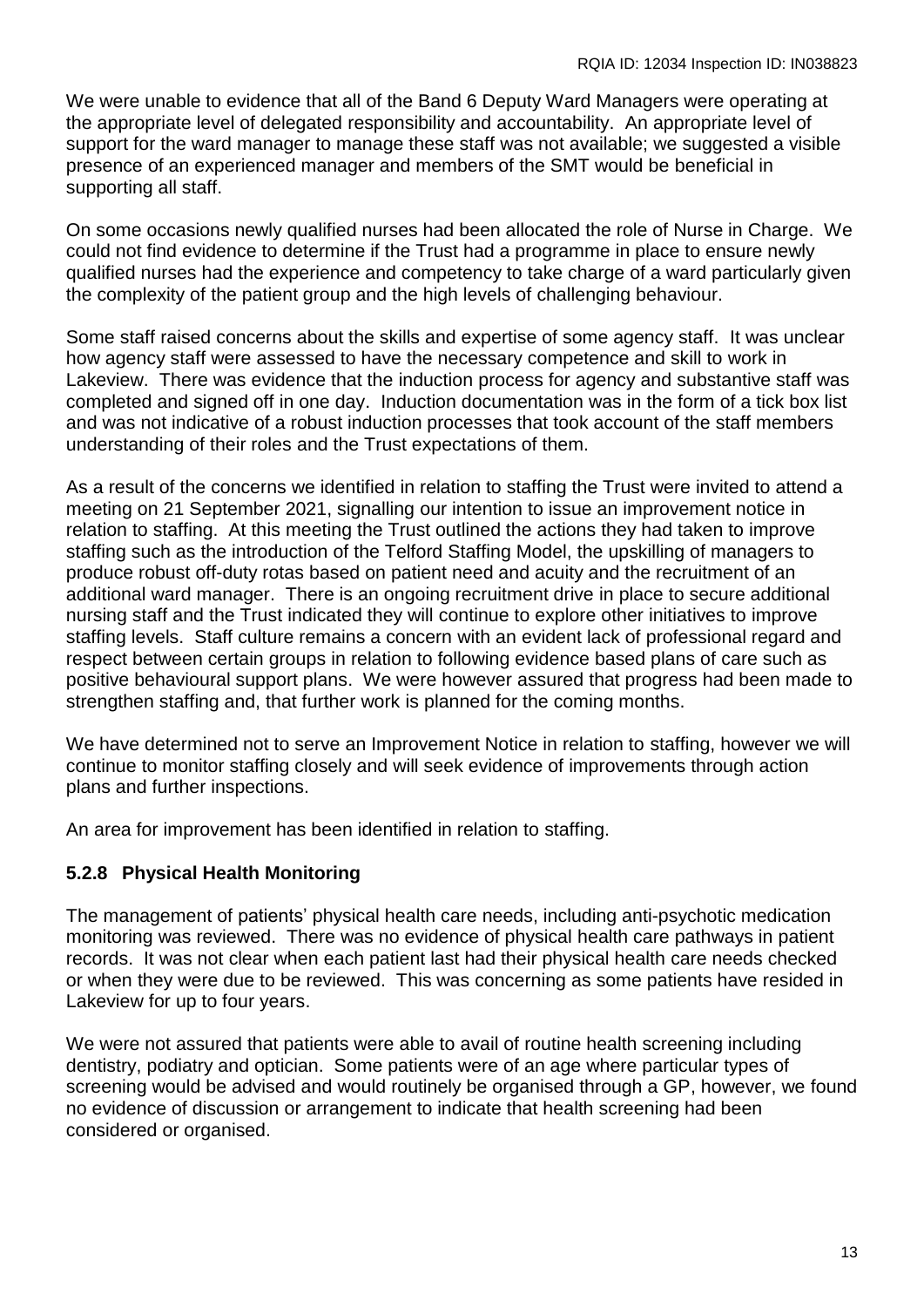Patients' physical health was not being monitored in conjunction with their learning disability needs. Patient's medical records did reflect where attempts had been made to gain blood samples and when patients had not been compliant with this. There was evidence of patient weight being monitored but no evidence of actions taken to address for weight loss or gain.

Patients accommodated in Lakeview for extended periods of time should have access to GP services to ensure they receive the appropriate health screening as per the Public Health Agency screening programme.

#### Anti-psychotic monitoring

The monitoring of anti-psychotic medication was reviewed. Monitoring is important so that medication can be adjusted accordingly to minimise side effects and ensures that physical health interventions can be offered if needed.

Lakeview had no system in place to monitor patients' physical health in relation to anti-psychotic medication.

On review of patient kardexes we found that some patients were regularly prescribed multiple anti-psychotics with dosages exceeding BNF recommendations and there was no evidence of instruction to nursing staff with regards to the safe and effective administration of PRN medication.

We were informed by the SMT that the full-time locum consultant had recently left post and as a result there was reduced consultant cover in Lakeview. This was concerning as medications were not subject to regular medical review and this could compromise patient safety.

We escalated our concerns to the Trust's SMT during inspection and they responded promptly with a full review of all patients medications. As a result of the concerns we identified in relation to physical health monitoring the Trust were invited to attend a meeting on 21 September 2021, signalling our intention to issue an improvement notice in relation to physical health monitoring . At this meeting the Trust outlined the actions they had taken to improve physical health monitoring. The outcome of the medication review was shared as part of the Trust's action plan and evidenced the reduction, discontinuation or planned discontinuation of anti-psychotic and PRN medication for some patients. Additional instructions to support nurses with the appropriate and safe administration of PRN were also included on patient kardexes.

Further to this the Trust have secured further support from an Acute Learning Disability Liaison Nurse, a Mental Health Liaison Nurse and nursing governance team to progress with patient's physical health screening, annual health checks, onward referrals to Primary Health Care and the development of anti-psychotic and physical health monitoring pathways. Training will be provided to nursing staff regarding anti-psychotic medication monitoring.

We were assured that progress had been made to strengthen the monitoring of patients' physical health and, that further work is planned for the coming months.

We have determined not to serve an Improvement Notice in relation to physical health monitoring, however we will continue to monitor this aspect of care closely and will seek evidence of improvements through action plans and further inspections.

An area for improvement has been identified in relation to physical health monitoring.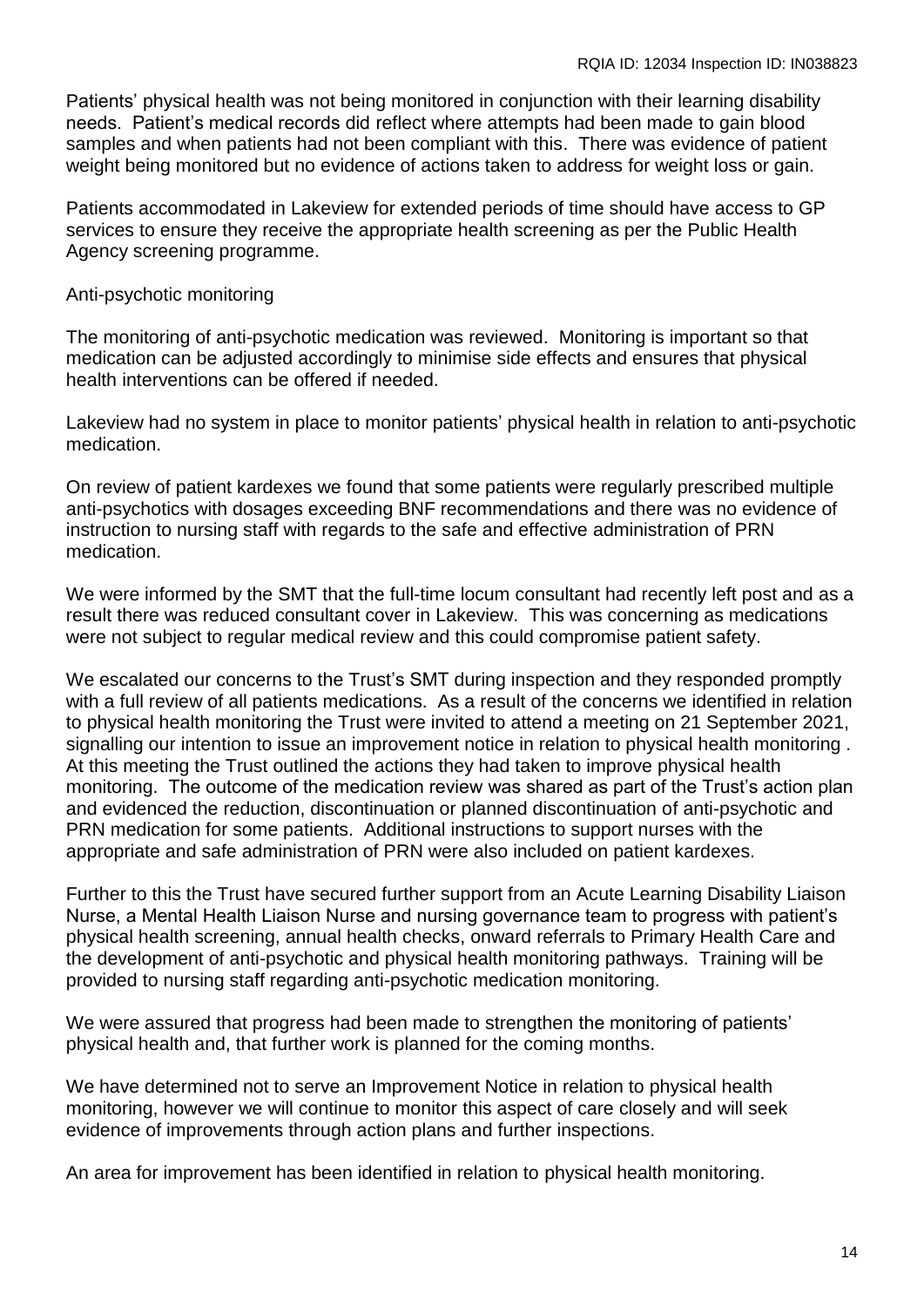#### **5.2.9 Governance & Leadership**

As a result of our findings we established that there were issues related to the leadership and governance of Lakeview Hospital. Staff described a lack of leadership and support from the SMT and we had significant concerns in relation to ASG, incident management, financial governance, staffing and physical health monitoring.

We identified that the ASG systems and processes in Lakeview were not sufficient to effectively safeguard vulnerable adults. The ASG referral pathway was inconsistent with no external oversight from the ASG team. There was no Adult Safeguarding Champion or DAPO allocated to Lakeview.

With regards to incident management we could not evidence any trend analysis or senior management oversight. There was no scrutiny of recurring incidents or expert input from the MAPA team to reduce the risk of injury to patients and staff.

There were issues with financial governance and the management of patient finances. We found that systems and processes were not adequate to safeguard patients' monies. There was a lack of senior management oversight and audit. Staff had not been provided with the required training to manage patient finances. The finance department had not been made aware that staff had access to one patient's bank card with a significant amount of funds.

Staffing levels were also an area of concern with high levels of staff sickness and there was an increasing reliance on bank and agency staff to cover rotas. Agency staff and newly qualified nurses were regularly in charge of shifts and we could not be assured that they had the required skills or knowledge to manage the environment. We found that some staff were not assuming the responsibilities of their banded role and staff discussed low morale within the team.

Some staff expressed negative comments about the input of allied health care professionals in patient care. This behaviour created conflict within the team and was tainted with bias allowing staff dominance and attitude to over-ride patient need and assessment. Conflict within the staff team which had not been appropriately managed had the potential to impact negatively on the safe delivery of patient care. There was evidence to indicate a closed culture within the staff team that was unsupportive, disrespectful and disjointed.

There was an Occupational Therapist (OT) aligned to Lakeview however, they were not ward based and only accessible via referral. There was no evidence of regular OT input to the wards or the MDT meetings. The majority of relatives commented on the lack of activity, and access to a day centre for the patients.

There were no physical health care pathways to evidence the monitoring of patients physical health. There was a lack of routine health screening or monitoring of patients physical health in conjunction with their learning disability needs. There was no system in place to monitor the health of those in receipt of antipsychotic medications and medication kardexes were not regularly reviewed due to the reduced level of consultant cover in the hospital.

As a result of the concerns identified in relation to leadership and governance the Trust were invited to attend a meeting on 21 September 2021, signalling our intention to issue an improvement notice in relation to leadership and governance. In response to our findings the Trust submitted an action plan which is committed to strengthening the current leadership and governance arrangements.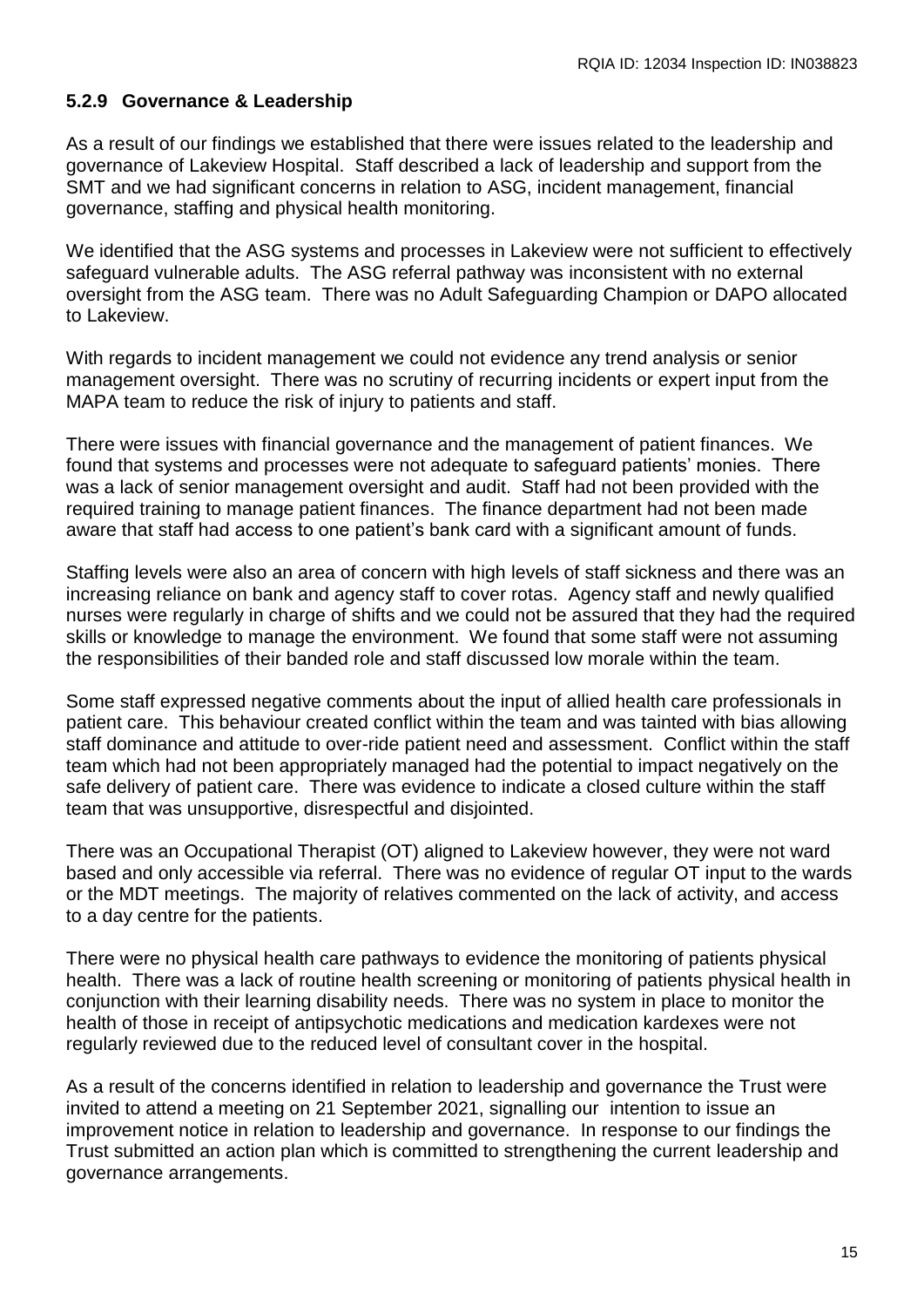We were assured that work had already commenced to improve the leadership and governance at Lakeview. Staff engagement initiatives are planned for the coming months in collaboration with the Trust's human resources colleagues; the aim of this is to provide additional support to staff and improve the culture. The Trust also confirmed there will be increased SMT oversight in relation to governance processes and systems.

We have determined not to serve an Improvement Notice in relation to leadership and governance at this time; however, we will continue to monitor this aspect of care closely and will seek evidence of improvements through action plans and inspections.

An area for improvement has been identified in relation to governance and leadership.

## **5.2.10 Staff Engagement**

We spoke with a wide range of staff during inspection and some staff contacted us by phone and email after.

Staff discussed the impact of staffing shortages and the high level use of agency and bank staff. Staffing levels were described as unsafe and staff reported that it was a regular occurrence that they did not get any breaks during 12 hour shifts. Nurses reported they were often the only qualified staff member on shift in the ward and relied on support from nurses in the other ward, who were not always in a position to be able to assist. Newly qualified nurses were often allocated the role as nurse in charge, including those who had completed their preceptorship within the last few weeks. All staff reported the high level of assaults on staff but did not apportion blame to the patients, who they described as complex and in need of care beyond that which they were receiving.

Staff raised fire safety concerns which they had onward reported but were not informed of the outcomes.

Staff advised they experienced a feeling of dread going to work and some were in receipt of counselling and support to enable them to process the incidents they had witnessed. All staff reported a love for the job, learning disability nursing and the patients they were caring for but had concerns about the health and wellbeing of the team based on the current staffing levels and resources to meet patient needs.

## **5.2.11 Family Engagement**

The majority of relatives were happy with patient care and felt staff were compassionate and resilient; three out of four relatives felt the ward was well led. All relatives were aware of how to make a complaint.

All relatives commented on the staffing shortages and felt that the patients needed consistency, with experienced staff working alongside agency staff. One relative expressed that staff were doing the best they could however they were not confident staff had the appropriate training or experience.

Relatives reported they were usually informed immediately about incidents and physical intervention, however, one relative reported a one month delay in being informed of an ASG incident (see section 5.2.3). One relative commented on the inappropriate use of physical intervention and felt the use of MAPA had increased.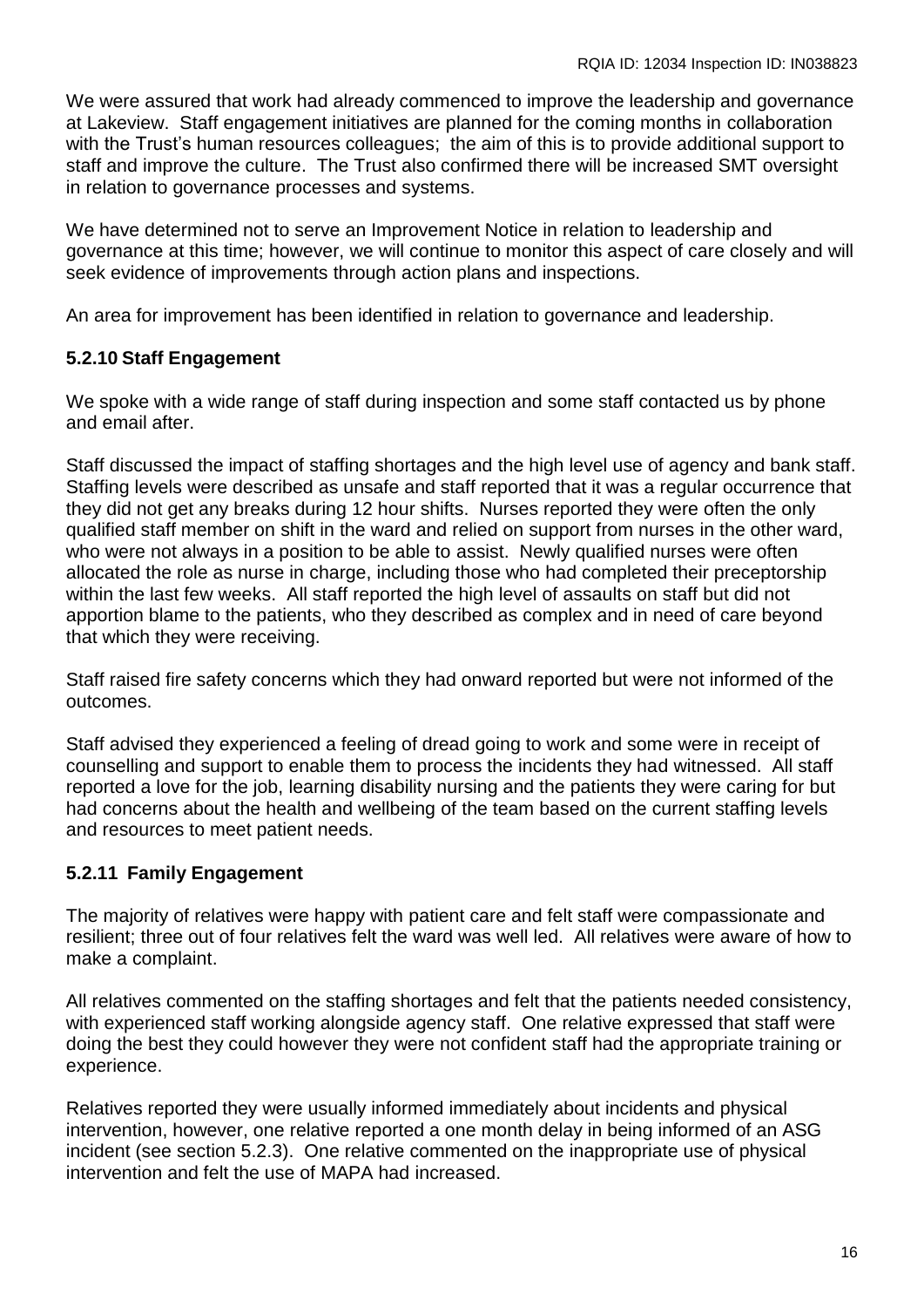Another family member discussed how she attended fortnightly MDT incident review meetings about her son with the Behaviour Support Team in attendance.

Despite not being an ideal environment one relative felt their loved one was safe. Another expressed concern that medication was being overused and combined with lack of physical activity had resulted in weight gain.

Most relatives commented about the lack of stimulation for patients and the poor access to day services. A relative described the loss of social skills after patients were admitted to the hospital.

This information has been shared with the SMT at the Trust.

#### **6.0 Conclusion**

Based on the inspection findings we had serious concerns about the delivery of safe and effective care. These concerns related to;

- Adult Safeguarding:
- Incident management;
- Financial Governance:
- Staffing:
- Physical health monitoring;
- Governance and leadership

There were also areas for improvement identified in relation to patient flow and discharge planning, the environment and restrictive practices.

[Enforcement action](https://www.rqia.org.uk/who-we-are/corporate-documents-(1)/rqia-policies-and-procedures/) resulted from the findings of this inspection.

We met with the Trust's Chief Executive and the Senior Management Team at an intention to serve meeting. Five improvement notices were considered, however, an action plan submitted by the Trust outlined immediate actions that had been taken by them to address the concerns. This provided us with assurances that a significant amount of progress had been made in each of the areas of concern. It was agreed that it would be reasonable to afford the time required to implement all actions committed to, and as a result we decided not to escalate the matter any further at that stage.

We will continue to monitor and review the quality of service provided in Lakeview Hospital and progress made through revised action plans and will carry out further inspections to assess compliance with the standards.

It should be noted that continued noncompliance may lead to further enforcement action.

RQIA would like to take this opportunity to thank the hospital staff, patients and families for taking time to speak with us. This has enabled us to deliver our findings with the overall aim of providing betterment for the patients and a more supportive working culture for the staff.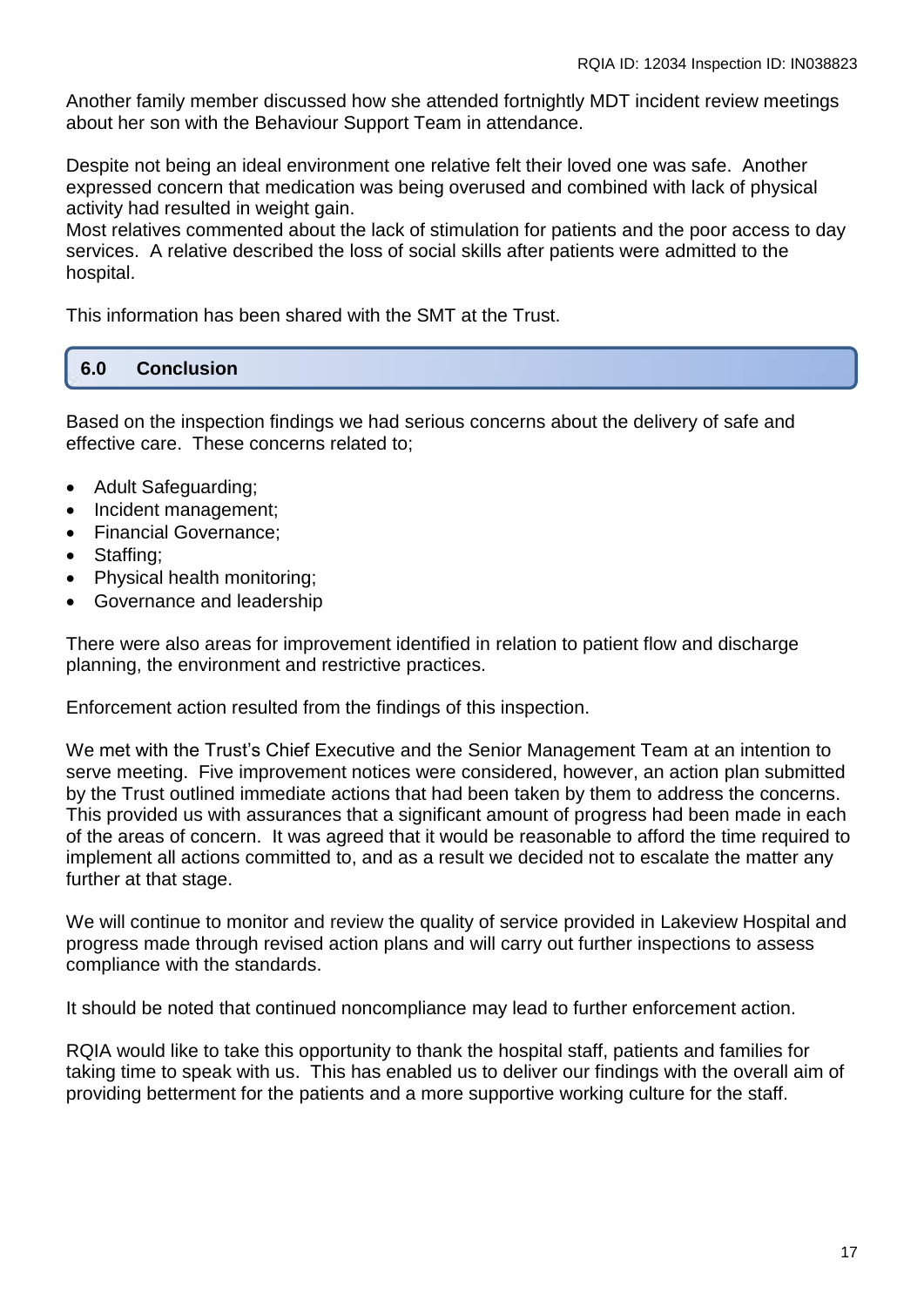#### **7.0 Quality Improvement Plan/Areas for Improvement**

Areas for improvement have been identified where action is required to ensure compliance with The Mental Health (Northern Ireland) Order 1986 and The Quality Standards for Health and Social Care DHSSPSNI (March 2006).

|                                       | <b>Regulations</b> | <b>Standards</b> |
|---------------------------------------|--------------------|------------------|
| Total number of Areas for Improvement | N/A                |                  |

The total number of areas for improvement includes one area for improvement in relation to the management of PRN medication stated for a third time. 12 new areas for improvement were identified in relation to patient flow, the privacy and dignity of patients, fire risk, adult safeguarding, incident management, restrictive practices, financial governance, staffing, physical health monitoring and hospital governance.

Areas for improvement and details of the Quality Improvement Plan were discussed with Mr Neil Guckian, Chief Executive, WHSCT as part of the inspection process. The timescales for completion commence from the date of inspection.

| <b>Quality Improvement Plan</b>                                                                                                                                         |                                                                                                                                                                                                                                                                                                                                                                                                                                                                                                                              |  |
|-------------------------------------------------------------------------------------------------------------------------------------------------------------------------|------------------------------------------------------------------------------------------------------------------------------------------------------------------------------------------------------------------------------------------------------------------------------------------------------------------------------------------------------------------------------------------------------------------------------------------------------------------------------------------------------------------------------|--|
| Action required to ensure compliance with The Mental Health (Northern Ireland) Order<br>1986 and The Quality Standards for Health and Social Care DHSSPSNI (March 2006) |                                                                                                                                                                                                                                                                                                                                                                                                                                                                                                                              |  |
| <b>Area for Improvement 1</b>                                                                                                                                           | The responsible person shall ensure robust<br>management of Pro Re Nata (PRN) medications.                                                                                                                                                                                                                                                                                                                                                                                                                                   |  |
| <b>Ref:</b> 5.3.1 (f)                                                                                                                                                   | There were a lot of PRN medications which had                                                                                                                                                                                                                                                                                                                                                                                                                                                                                |  |
| <b>Stated: Third time</b>                                                                                                                                               | no indications for use written;<br>$\bullet$<br>no minimum intervals indicated and;<br>$\bullet$                                                                                                                                                                                                                                                                                                                                                                                                                             |  |
| To be completed by:<br>16 February 2022                                                                                                                                 | there was no indication of which drugs should be<br>$\bullet$<br>used 1st line in the event that the indication for<br>some different drug was the same.                                                                                                                                                                                                                                                                                                                                                                     |  |
|                                                                                                                                                                         | If PRN medications were used as prescribed,<br>patients would have received over the maximum 24-<br>hour recommended dose as recommended in the<br>British National Formulary (BNF). The BNF is a<br>pharmaceutical reference book that contains a wide<br>spectrum of information and advice on prescribing<br>and pharmacology, along with specific facts and<br>details about many medications available on the UK<br>National Health Service (NHS).<br>There was limited review of patients daily and PRN<br>medication. |  |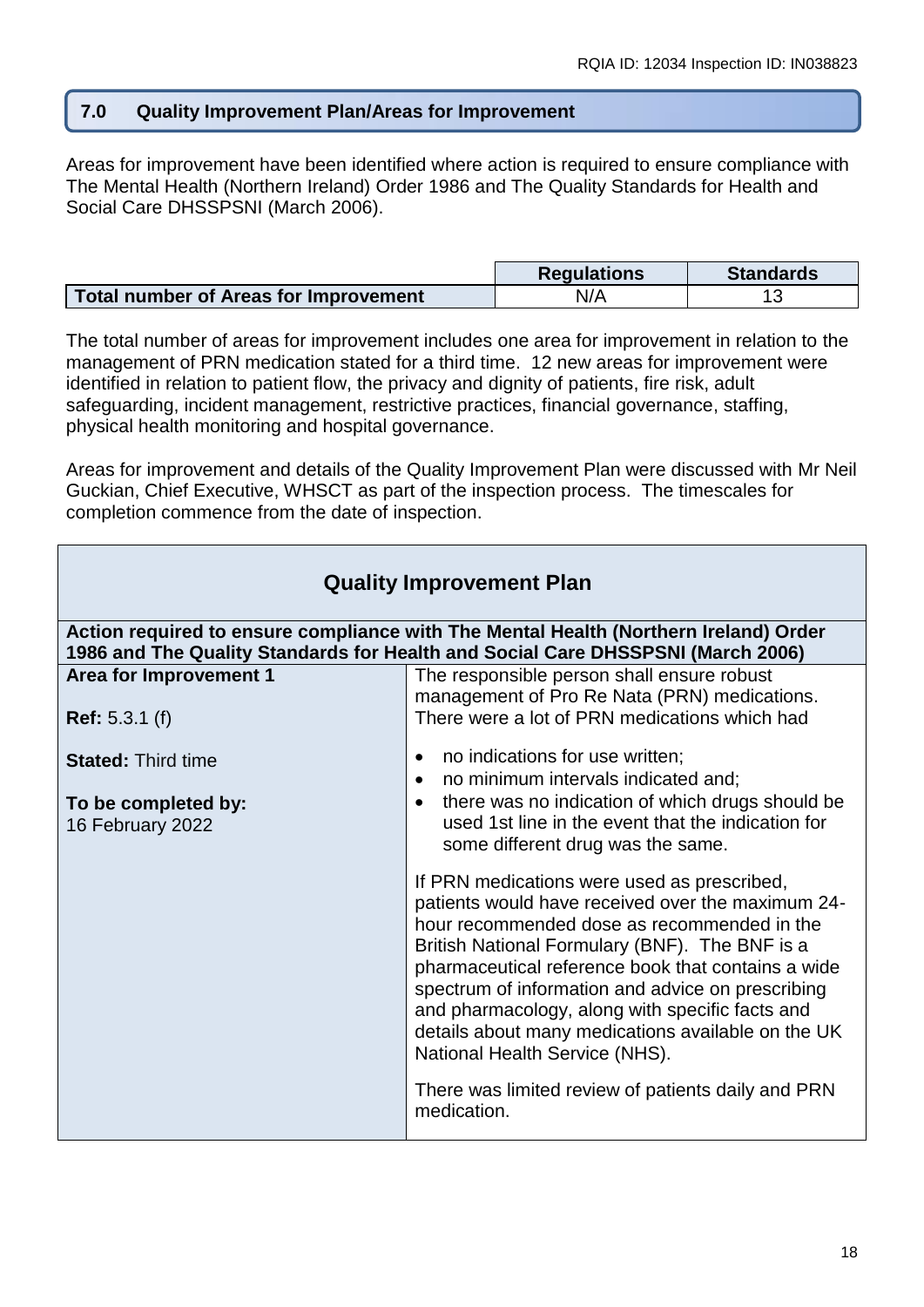| Response by registered person detailing the                                                                                                                                                                                                                                                                                                                                                                                                                                                                                                                                                                                                                                                                                                                             |
|-------------------------------------------------------------------------------------------------------------------------------------------------------------------------------------------------------------------------------------------------------------------------------------------------------------------------------------------------------------------------------------------------------------------------------------------------------------------------------------------------------------------------------------------------------------------------------------------------------------------------------------------------------------------------------------------------------------------------------------------------------------------------|
| actions taken:<br>Following the RQIA Inspection, the Western Health<br>and Social Care Trust (WHSCT) developed a robust<br>Action Plan that incorporates this Improvement area.<br>Work remains ongoing and is overseen by a Project<br>Management Board chaired by the Director of Mental<br>Health and Disability Services. Particular actions<br>related to this area have included:                                                                                                                                                                                                                                                                                                                                                                                 |
| The Consultant Psychiatrist and Acute Mental Health<br>Liaison Nurse undertook a review of all patients'<br>medications including Pro Re Nata (PRN)<br>medications and related Kardexes on 25th August<br>2021- patient specific medication adjustments have<br>been made/are ongoing and clarity provided on<br>Kardexes in terms of instructions to support nursing<br>staff in respect of prescribing practices/ including<br>PRN usage.                                                                                                                                                                                                                                                                                                                             |
| Regular reviews of all medication including anti-<br>psychotic medication and PRN has been established<br>and is managed through a range of approaches<br>including weekly Ward rounds - the structure and<br>format of Ward rounds has been amended to<br>ensured increased emphasis on patient clinical and<br>medical needs. This work is led by an experienced<br>Consultant Psychiatrist permanently employed by the<br>Trust, who currently provides the psychiatry input to<br>the Wards. This work is supported by resource from<br>the Learning Disability Mental Health Liaison Nurse<br>who is providing a direct educative and support role<br>to Lakeview staff on a weekly basis as well as<br>undertaking Audits, overseen and supported by<br>Pharmacy. |
| The Acute Nurse Lead for Governance has audited<br>case notes and undertook an omitted dosage<br>medication audit. She will revisit on 19th of January<br>2022 to review progress across both areas. Her<br>support will be ongoing.                                                                                                                                                                                                                                                                                                                                                                                                                                                                                                                                    |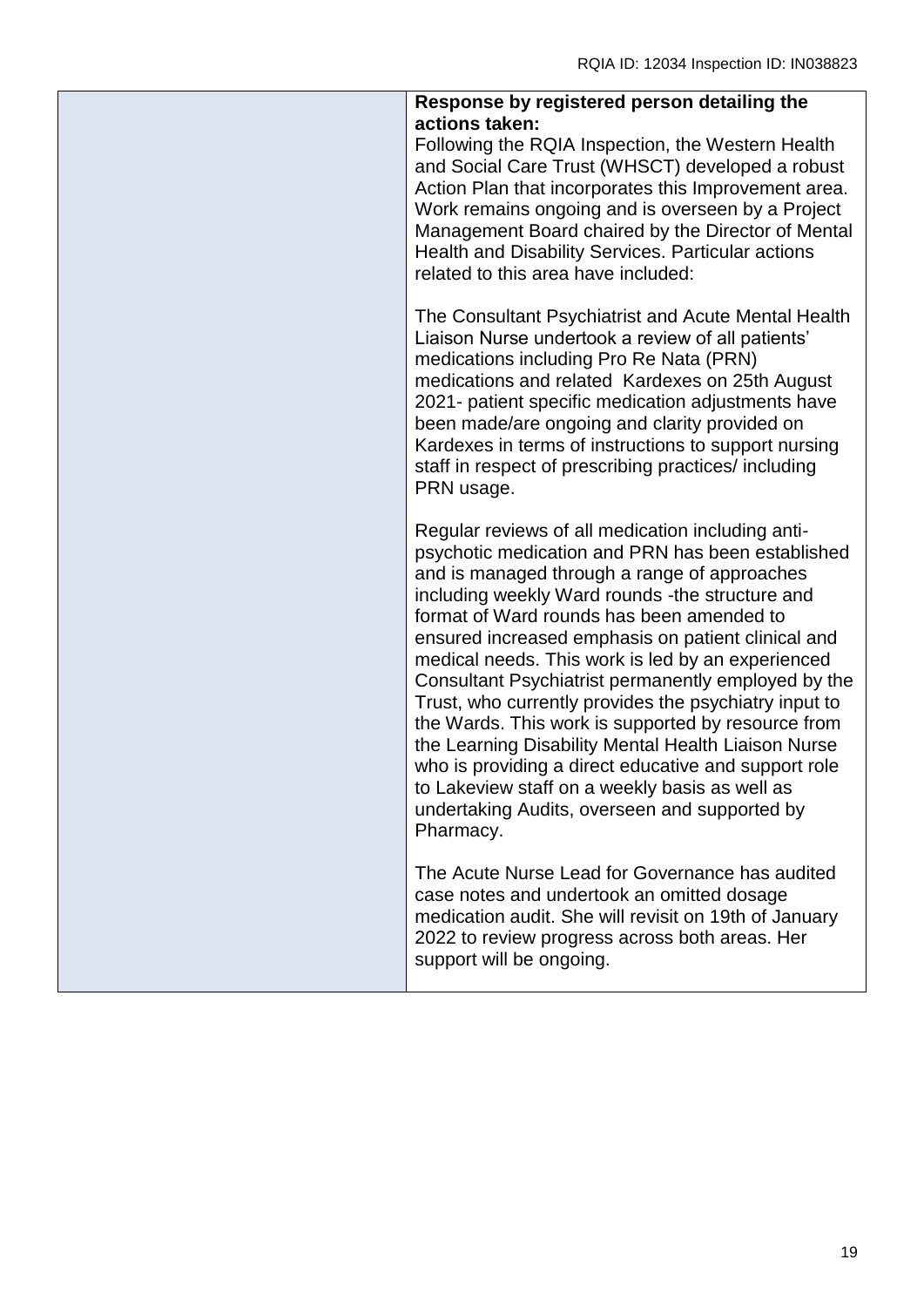| Area for improvement 2                  | The Western Health and Social Care Trust must ensure                                                                                                                                                                                                                                                                                                                                                                                                                                                                                                               |
|-----------------------------------------|--------------------------------------------------------------------------------------------------------------------------------------------------------------------------------------------------------------------------------------------------------------------------------------------------------------------------------------------------------------------------------------------------------------------------------------------------------------------------------------------------------------------------------------------------------------------|
| Ref: Standard 5.1                       | all relevant staff have access to detailed and current<br>information regarding patients who have completed<br>their active assessment and treatment and are awaiting                                                                                                                                                                                                                                                                                                                                                                                              |
| Criteria 5.3.1                          | discharge from Lakeview Hospital. This information                                                                                                                                                                                                                                                                                                                                                                                                                                                                                                                 |
| <b>Stated: First time</b>               | should include each patient's average length of stay to<br>facilitate effective patient flow and discharge planning.                                                                                                                                                                                                                                                                                                                                                                                                                                               |
| To be completed by:<br>16 February 2022 | Response by registered person detailing the<br>actions taken:<br>Following the RQIA Inspection, the WHSCT developed<br>a robust Action Plan that incorporates this Improvement<br>area. Work remains ongoing and is overseen by a<br>Project Management Board, chaired by the Director of<br>Mental Health and Disability Services. Particular actions<br>related to this area have included:<br>Administrative officer for Medical Records updates<br>patient specific information on current Hospital<br>admissions that allows for a calculation of the average |
|                                         | length of stay and estimated discharge dates. The<br>information is shared with Multi-disciplinary team<br>members on a weekly basis and is accessible on the<br>Wards.<br>The table includes the admission date, expected<br>discharge date and relevant detention/DOLS<br>information.                                                                                                                                                                                                                                                                           |
|                                         | A monthly MDT is held to discuss the inpatients in<br>Lakeview Hospital with a specific focus on discharge<br>planning to support and maintain flow.                                                                                                                                                                                                                                                                                                                                                                                                               |
|                                         | Delayed Discharges in Lakeview Hospital have been<br>added to the Terms of Reference for the Regional<br><b>Community Integration Programme</b>                                                                                                                                                                                                                                                                                                                                                                                                                    |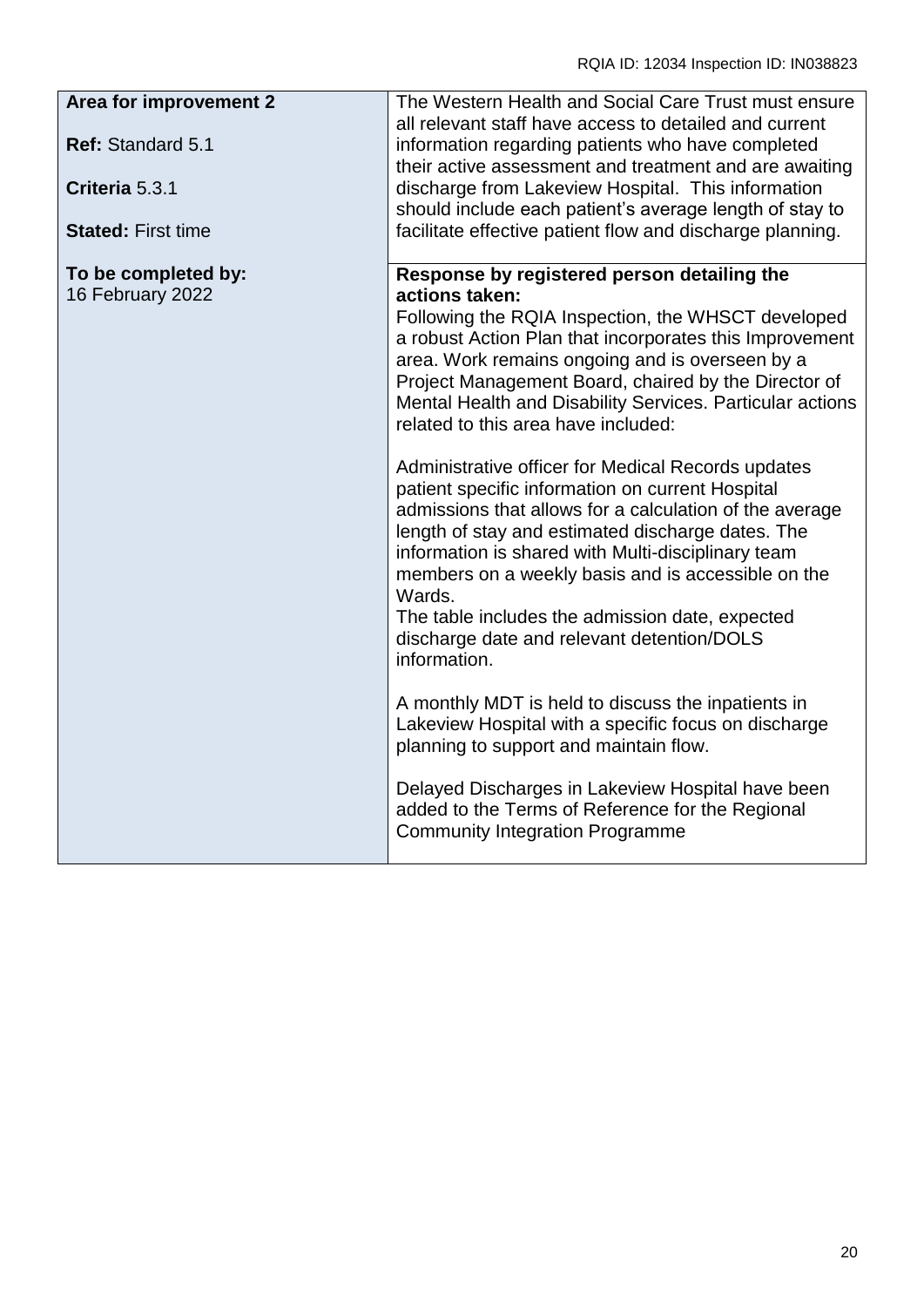| Area for improvement 3                  | The Western Health and Social Care Trust must ensure<br>that the privacy and dignity of patients is maintained at                                                                                                                                                                                                                                                                               |
|-----------------------------------------|-------------------------------------------------------------------------------------------------------------------------------------------------------------------------------------------------------------------------------------------------------------------------------------------------------------------------------------------------------------------------------------------------|
| <b>Ref: Standard 5.1, 7.1</b>           | all times, with consideration shown to the Human Rights<br>Act 1998.                                                                                                                                                                                                                                                                                                                            |
| <b>Criteria</b> 5.3.1, 7.3              |                                                                                                                                                                                                                                                                                                                                                                                                 |
|                                         | Response by registered person detailing the                                                                                                                                                                                                                                                                                                                                                     |
| <b>Stated: First time</b>               | actions taken:<br>Following the RQIA Inspection, the WHSCT developed                                                                                                                                                                                                                                                                                                                            |
| To be completed by:<br>16 February 2022 | a robust Action Plan that incorporates this Improvement<br>area. Work remains ongoing and is overseen by a<br>Project Management Board chaired by the Director of<br>Mental Health and Disability Services. Particular actions<br>related to this area have included:                                                                                                                           |
|                                         | Patient specific remedial actions related to concerns<br>raised by RQIA Inspection Team regarding privacy and<br>dignity were implemented with immediate effect.                                                                                                                                                                                                                                |
|                                         | A MDT approach is being used to explore options for<br>enhancement of the environment in Strule Ward,<br>sensitive to patient need and choice. This includes<br>planned repairs to the basic fabric of the Ward as well<br>as development of a dark room. The progress of work is<br>being managed to avoid patient distress.                                                                   |
|                                         | Estates Services work very closely with Ward staff<br>including during Out of Hours to maintain safety within<br>the Ward environment.                                                                                                                                                                                                                                                          |
|                                         | Ward Managers and SMT members ensure and<br>reinforce the importance of promoting privacy and<br>dignity in all aspects of patient care.                                                                                                                                                                                                                                                        |
| Area for improvement 4                  | The Western Health and Social Care Trust must ensure                                                                                                                                                                                                                                                                                                                                            |
| <b>Ref: Standard 5.3</b>                | that patients' environment is conductive to recovery and<br>takes into account the assessed needs of the patient,                                                                                                                                                                                                                                                                               |
| Criteria 5.3.1                          | their risk assessment and ensures that privacy and<br>dignity is maintained. This should be subject to regular                                                                                                                                                                                                                                                                                  |
| <b>Stated: First time</b>               | MDT review.                                                                                                                                                                                                                                                                                                                                                                                     |
|                                         | Response by registered person detailing the                                                                                                                                                                                                                                                                                                                                                     |
| To be completed by:<br>16 February 2022 | actions taken:<br>Following the RQIA Inspection, the WHSCT developed<br>a robust Action Plan that incorporates this Improvement<br>area. Work remains ongoing and is overseen by a<br>Project Management Board chaired by the Director of<br>Mental Health and Disability Services. Particular actions<br>related to this area have included:<br>Monthly environmental meetings between Head of |
|                                         | Service and Estate Services, provide for regular review                                                                                                                                                                                                                                                                                                                                         |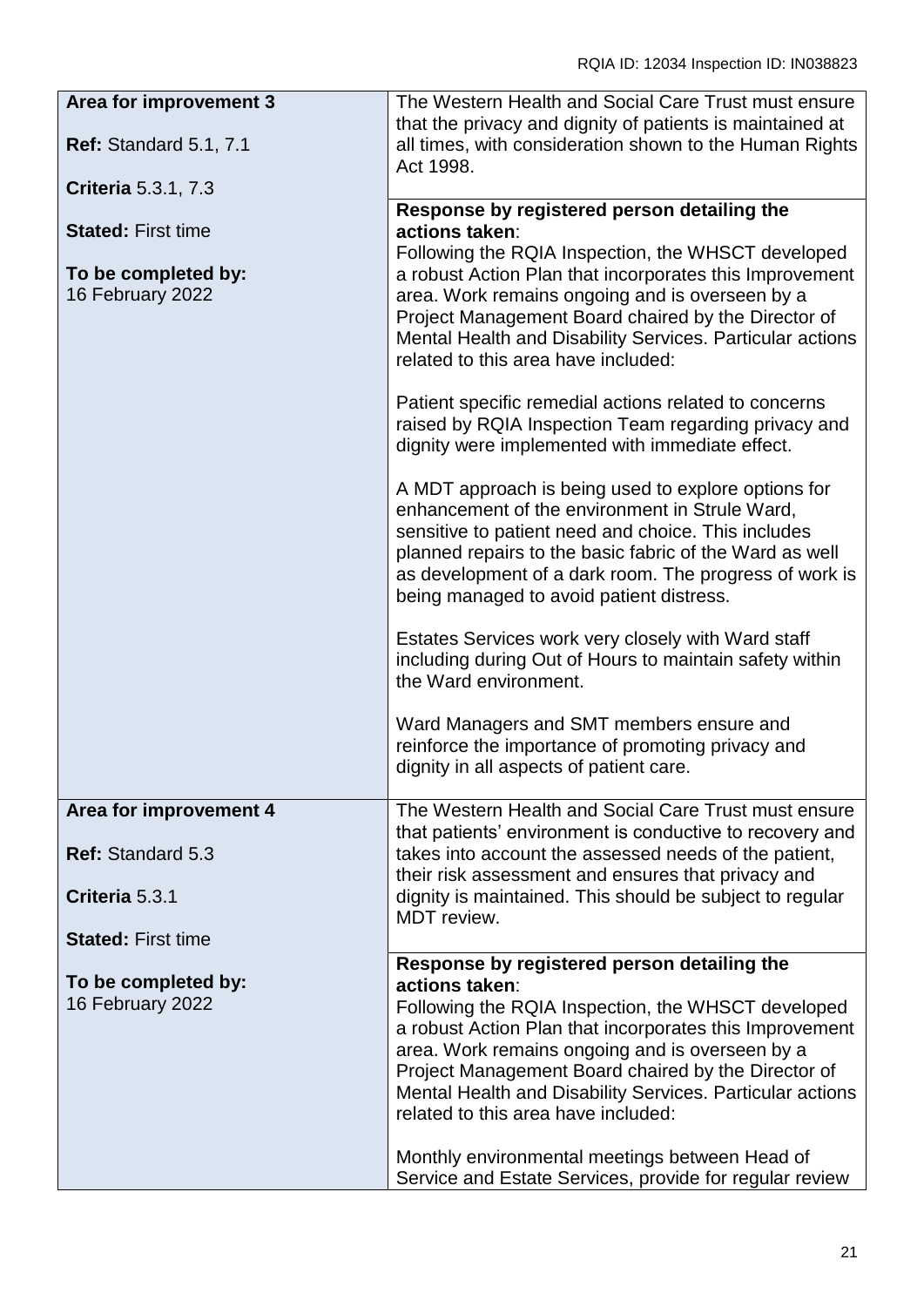of environmental issues and ensure all environmental needs in Lakeview both internal and external are met within a timely manner and in line with patient therapeutic needs. There is very regular and responsive support from Estates colleagues addressing remedial actions on a day to day basis.

Painting has commenced in both Wards; however progress in Strule ward is impacted by patient preferences. Estates services are supporting the development of a dark room which will have an open door and sensory items for one particular patient. A trike and trampoline have been purchased for another patient in Strule ward.

Funding has been identified for new furniture, sensory and decorative items for both Wards to support more therapeutic environments- a Deputy Manager with admin support is leading on engaging the purchasing processes including obtaining quotes for required items.

A monthly meeting is held with the Assistant Support Services Manager to ensure required attention to the general and any specific cleaning needs.

Recently appointed Ward Managers will oversee a daily managerial walk around of the Ward environment to note and ensure a timely response to health and safety matters including trips/hazards, faults, and any cleanliness requirements.

The Head of Service attends a Mental Health and Disability Services Directorate bi-monthly Environmental Safety group, which reports as a subcommittee of the Trusts Corporate Governance arrangements. Attended by colleagues from mental health services, estates and support services, this Forum discusses environmental issues that may have patient safety or experience implications, and to ensure necessary actions or escalations. Attendance will be extended to include recently appointed Ward Managers

Plans are being developed with MDT input for longerterm reconfiguration of the Hospital wards in line with the need to reinstate Strule as an environment with increased patient capacity as well as ensuring a range of suitably therapeutic environments for changing patient profiles- a business case is being developed and Commissioner support will be sought.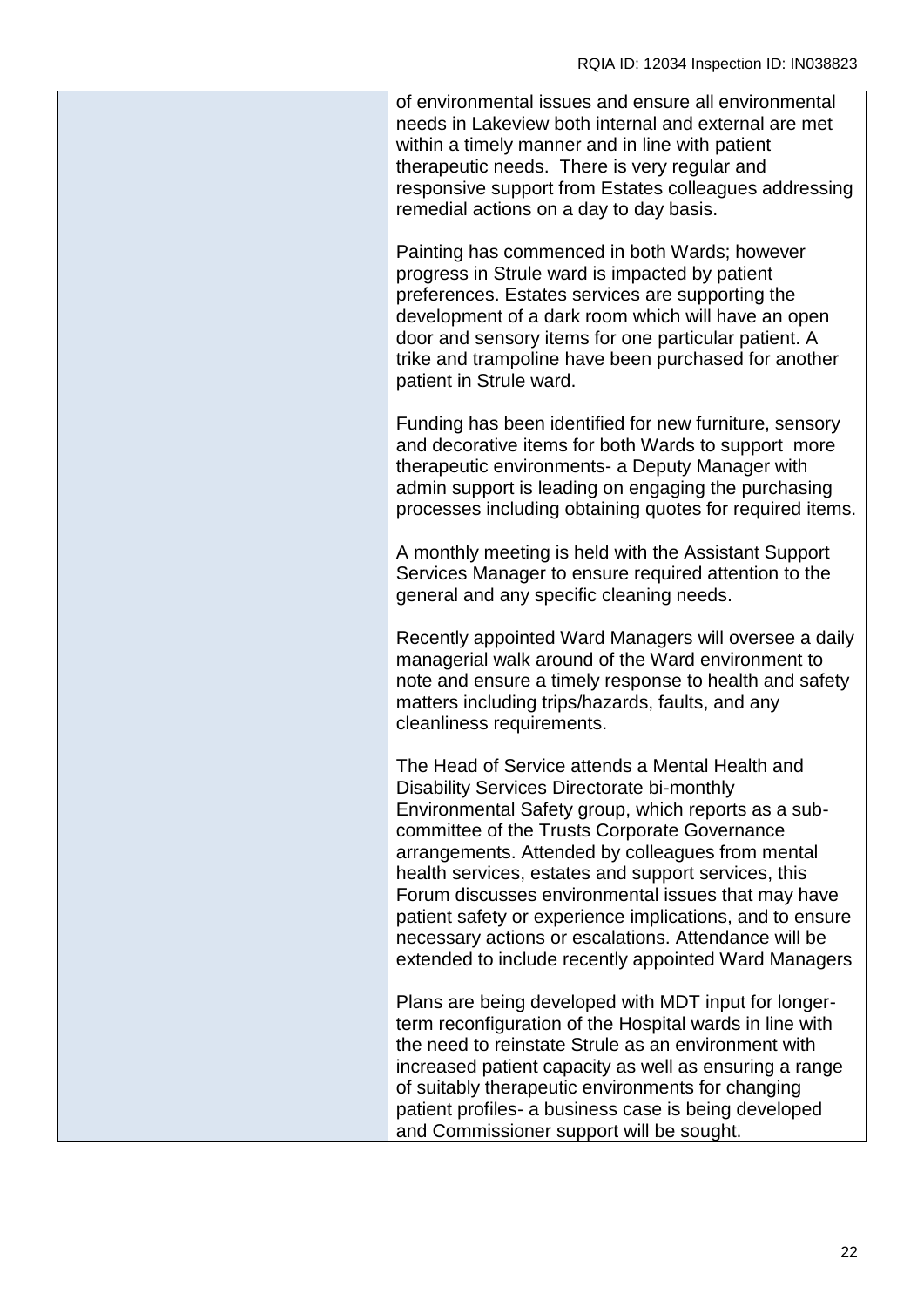| Area for improvement 5                                               | The Western Health and Social Care Trust must ensure that                                                                                                                                                                                                                                                                                                                                                                                                          |
|----------------------------------------------------------------------|--------------------------------------------------------------------------------------------------------------------------------------------------------------------------------------------------------------------------------------------------------------------------------------------------------------------------------------------------------------------------------------------------------------------------------------------------------------------|
|                                                                      | any increase in fire risk due to the modification of patients'                                                                                                                                                                                                                                                                                                                                                                                                     |
| Ref: Standard 5.3                                                    | environment, is continuously reviewed and assessed by the<br>Trust's fire safety advisor(s) with assurances provided that                                                                                                                                                                                                                                                                                                                                          |
| Criteria 5.3.1                                                       | risk is being managed safely.                                                                                                                                                                                                                                                                                                                                                                                                                                      |
| <b>Stated: First time</b><br>To be completed by:<br>16 February 2022 | Response by registered person detailing the actions<br>taken<br>Following the RQIA Inspection, the WHSCT developed a<br>robust Action Plan that incorporates this Improvement<br>area. Work remains ongoing and is overseen by a<br>Project Management Board chaired by the Director of<br>Mental Health and Disability Services. Particular actions<br>related to this area have included:                                                                        |
|                                                                      | Fire risk assessments are kept up to date and any<br>deviations from the fire safety code are signed off by<br>management including the Director of Mental Health and<br><b>Disability Services.</b><br>A schedule of regular meetings is in place with WHSCT<br>Fire officer who physically attends the Wards to review<br>changes in the Hospital environment and in Strule Ward<br>in particular to ensure all risk assessments are accurate<br>and up to date. |
|                                                                      | The Fire risk assessment in Strule Ward has been<br>placed on the Mental Health and Disability Directorate<br>Risk Register with an associated action plan identified<br>and updates made as required.                                                                                                                                                                                                                                                             |
| Area for improvement 6<br>Ref: Standard 5.3                          | The Western Health and Social Care Trust must ensure that<br>remedial actions stated on FRA's are followed up within the<br>time frames specified.                                                                                                                                                                                                                                                                                                                 |
| Criteria 5.3.1                                                       | Response by registered person detailing the actions                                                                                                                                                                                                                                                                                                                                                                                                                |
|                                                                      | taken                                                                                                                                                                                                                                                                                                                                                                                                                                                              |
| <b>Stated: First time</b><br>To be completed by:<br>16 February 2022 | Following the RQIA Inspection, the WHSCT developed a<br>robust Action Plan that incorporates this Improvement<br>area. Work remains ongoing and is overseen by a<br>Project Management Board chaired by the Director of<br>Mental Health and Disability Services. Particular actions                                                                                                                                                                               |
|                                                                      | related to this area have included:                                                                                                                                                                                                                                                                                                                                                                                                                                |
|                                                                      | Fire Risk Assessments relating to Strule Ward are<br>regularly reviewed with Trust Fire Officer, with any<br>identified remedial actions taken forward within the<br>specified timeframes. There is close and frequent liaison<br>between Ward staff, Estates Services and the Fire<br>Officer given the frequent changes to the Ward<br>environment.                                                                                                              |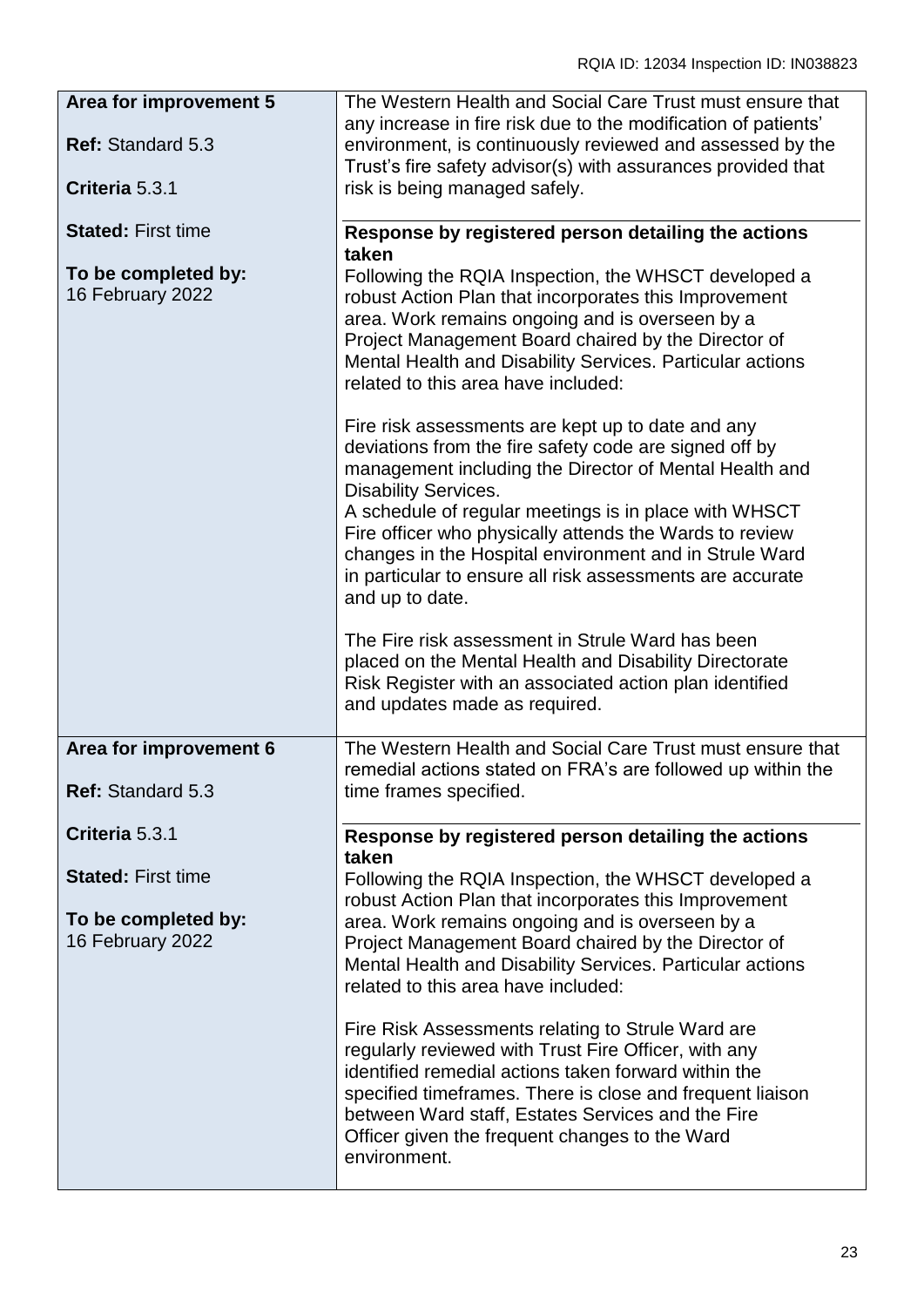| Area for improvement 7                  | The Western Health and Social Care Trust must:                                                                                                                                                                                                                                                                                                                                                                                                                                                                                                                                                                                                                                                                                                                                                      |
|-----------------------------------------|-----------------------------------------------------------------------------------------------------------------------------------------------------------------------------------------------------------------------------------------------------------------------------------------------------------------------------------------------------------------------------------------------------------------------------------------------------------------------------------------------------------------------------------------------------------------------------------------------------------------------------------------------------------------------------------------------------------------------------------------------------------------------------------------------------|
| Ref: Standard 5.3                       | 1.<br>Implement effective arrangements for adult<br>safeguarding at Lakeview Hospital as per Adult                                                                                                                                                                                                                                                                                                                                                                                                                                                                                                                                                                                                                                                                                                  |
| Criteria: 5.3.1                         | Safeguarding Operational Procedures 2016 and<br>ensure:                                                                                                                                                                                                                                                                                                                                                                                                                                                                                                                                                                                                                                                                                                                                             |
| <b>Stated: First time</b>               | a) that all staff are aware of and understand the                                                                                                                                                                                                                                                                                                                                                                                                                                                                                                                                                                                                                                                                                                                                                   |
| To be completed by:<br>16 February 2022 | procedures to be followed with respect to adult<br>safeguarding; this includes requirements to<br>make onward referrals and/or notifications to<br>other relevant stakeholders and organisations;<br>b) that there is an effective system in place for<br>assessing and managing adult safeguarding<br>referrals, which is multi-disciplinary in nature<br>and which enables staff to deliver care and<br>learn collaboratively;<br>c) that protection plans are appropriate and that all<br>relevant staff are aware of and understand the<br>protection plan to be implemented for individual<br>patients in their care;<br>d) that the quality and timeliness of information<br>provided to other relevant stakeholders and<br>organisations with respect to adult safeguarding<br>are improved. |
|                                         | 2.<br>Implement an effective process for oversight and<br>escalation of matters relating to adult safeguarding<br>across the hospital site; this should include ward<br>managers, hospital managers, WHSCT senior<br>managers and / or the Executive team as<br>appropriate.<br>3.<br>Implement effective mechanisms to evidence and<br>assure its compliance with good practice in respect<br>of adult safeguarding in the hospital.                                                                                                                                                                                                                                                                                                                                                               |
|                                         |                                                                                                                                                                                                                                                                                                                                                                                                                                                                                                                                                                                                                                                                                                                                                                                                     |
|                                         | Response by registered person detailing the actions<br>taken:<br>Following the RQIA Inspection, the WHSCT developed a<br>robust Action Plan that incorporates this Improvement area.<br>Work remains ongoing and is overseen by a Project<br>Management Board chaired by the Director of Mental Health<br>and Disability Services. Particular actions related to this area<br>have included:                                                                                                                                                                                                                                                                                                                                                                                                        |
|                                         | Interim Adult Safeguarding process were immediately<br>introduced following RQIA Inspection, with all Adult<br>Safeguarding concerns relating to Lakeview Hospital being<br>referred directly to Adult Safeguarding Team by Head of<br>Service- this is applied consistently for all patients,<br>irrespective of place of origin. The Adult Safeguarding Team<br>screen all referrals and agree appropriate action/outcome with                                                                                                                                                                                                                                                                                                                                                                    |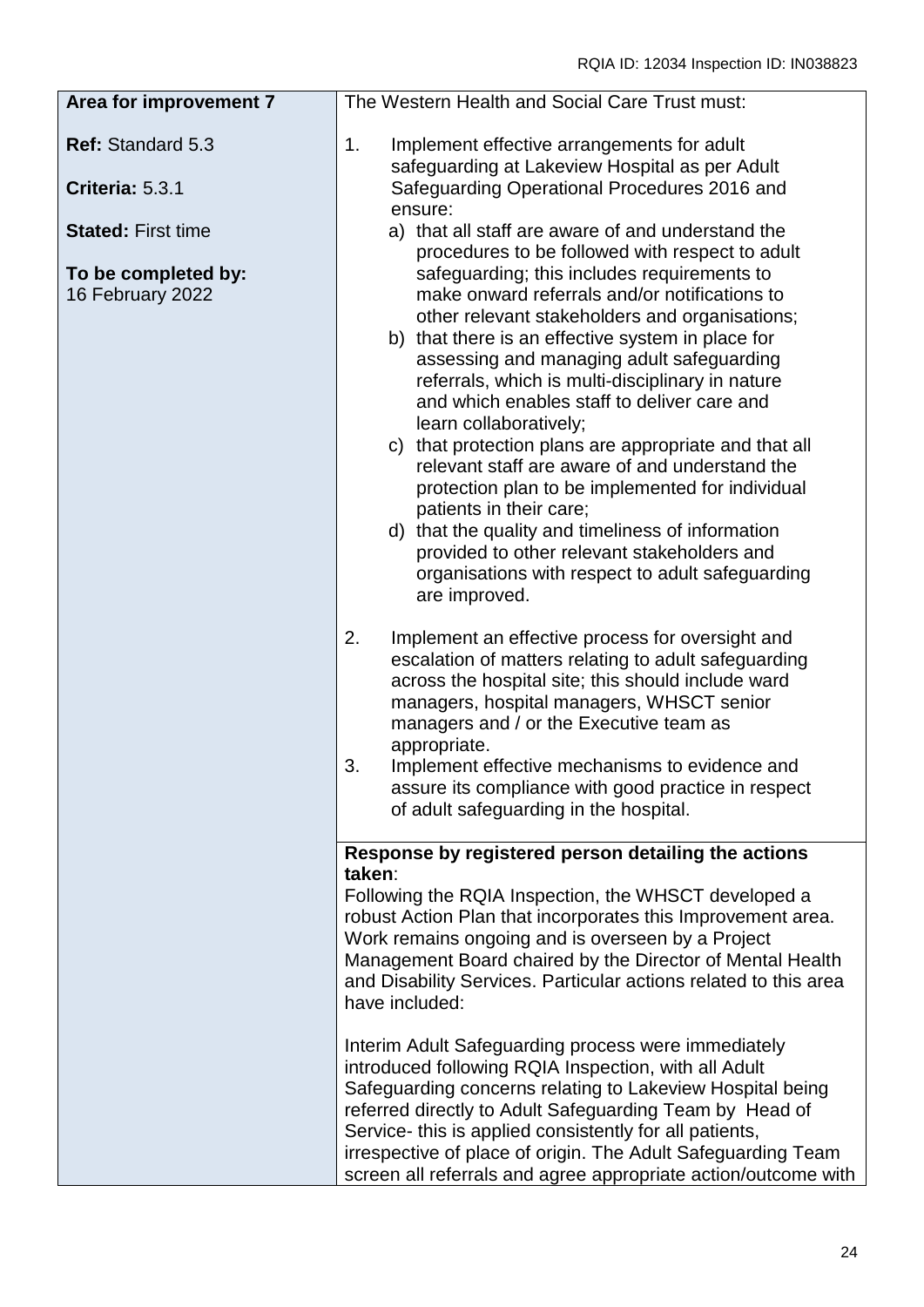| the Head of Service. The Adult Safeguarding Team have<br>assumed the role of DAPO for All Adult Safeguarding<br>Investigations relating to in-patients. The Head of Service<br>has been appointed as Adult Safeguarding Champion for the<br>Hospital. These measures all support increased governance<br>and oversight of adult safeguarding related activity.                                                                                                                                         |
|--------------------------------------------------------------------------------------------------------------------------------------------------------------------------------------------------------------------------------------------------------------------------------------------------------------------------------------------------------------------------------------------------------------------------------------------------------------------------------------------------------|
| All Adult Safeguarding documentation from APP1 Referral<br>and subsequent ASP documentation have made available for<br>all staff to access. A SharePoint site has been set up which<br>contains: ASG Database capturing all ASG activity within the<br>Hospital, all ASG Documentation, policies, procedures and<br>relevant training materials. Deputy Managers and above have<br>access to the Sharepoint site, with hard copies of all materials<br>provided in both Wards for all staff to access. |
| By reverting to the use of APP1 referral forms for all patients<br>ensures the timely consideration of the need for involvement<br>from other relevant stakeholders and organisations.                                                                                                                                                                                                                                                                                                                 |
| Adult Safeguarding Workshops have been delivered, with all<br>staff invited to attend. This began with "Safeguarding<br>conversations" to allow a determination of staffs' Adult<br>Safeguarding practice knowledge, perceived challenges to<br>timely safeguarding interventions and to inform the<br>development of Adult Safeguarding Training to meet staff's<br>needs.                                                                                                                            |
| All Band 5,6,7 and 8 Nursing staff currently in post within<br>Lakeview Hospital have received the 2 day Investigating<br>Officer Adult Safeguarding Training- this is in line with<br>regional Adult Safeguarding requirements. Additional dates<br>will be provided for staff who were off at the time of training/<br>new starts.                                                                                                                                                                   |
| All other Hospital staff will receive 1 day Adult Safeguarding<br>training, with dates to be arranged.                                                                                                                                                                                                                                                                                                                                                                                                 |
| Lakeview Managers will avail of peer support from Ward<br>Managers in Grangewood Hospital in respect of Adult<br>Safeguarding practice and safety planning. This will facilitate<br>learning from the more established effective processes<br>currently embedded within Grangewood Hospital.                                                                                                                                                                                                           |
| The Adult Safeguarding Team Manager assumes the role of<br>direct link for all Adult Safeguarding matters at Lakeview<br>Wards, which includes providing support around the<br>completion of APP1 referrals and protection planning where<br>required.                                                                                                                                                                                                                                                 |
| The introduction of fortnightly Incident Review Meetings and                                                                                                                                                                                                                                                                                                                                                                                                                                           |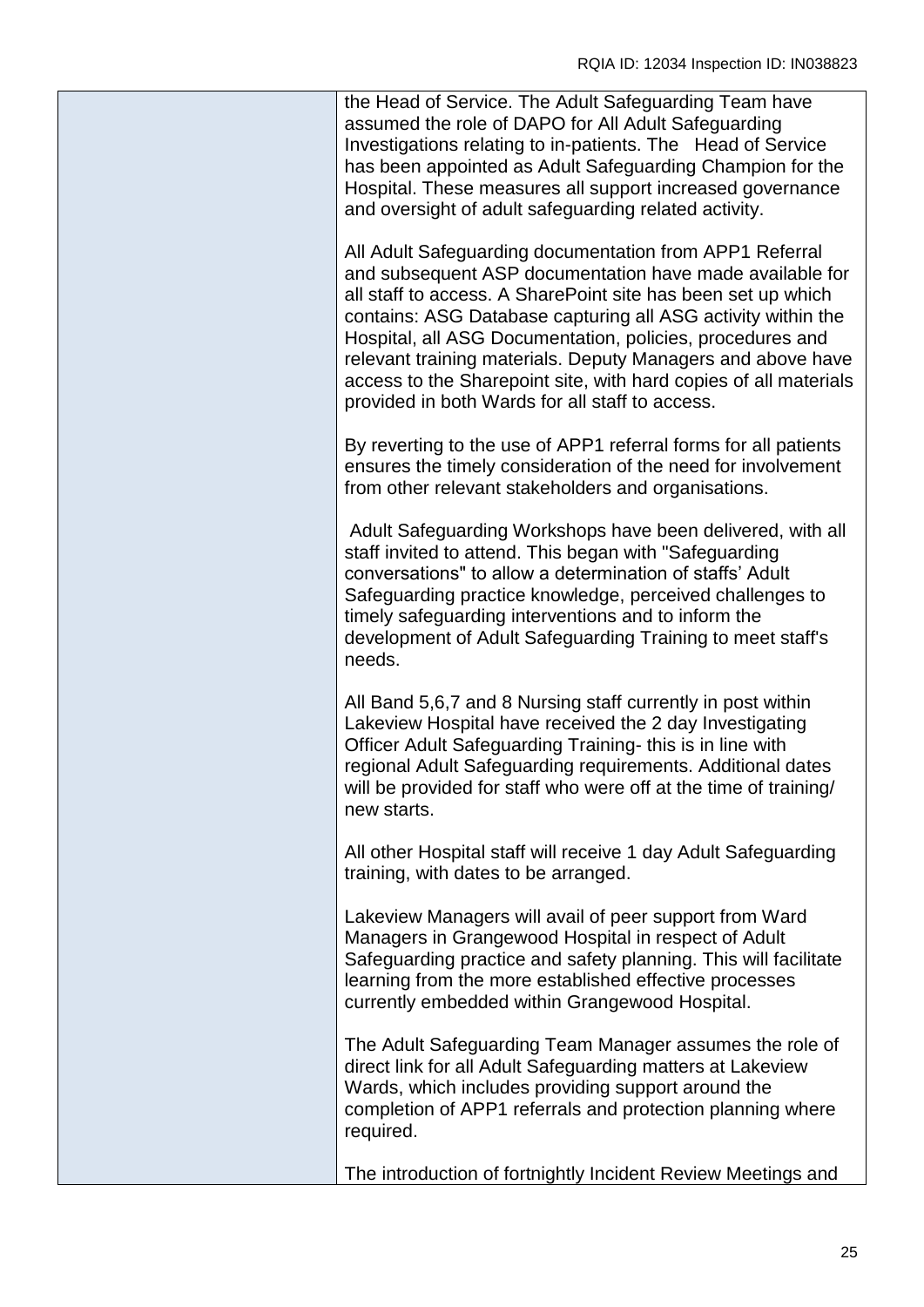|                                         | analysis of data relating to incidents enables escalation of<br>safeguarding concerns where trends and patterns are<br>emerging<br>Initial discussions and a related site visit have been had<br>regarding installation of CCTV. There is approval in principle<br>for CCTV introduction although timeframes have not been<br>agreed. Costings are currently being determined.                                                                                                                                                                                                                                                                                                                                                                                                                                   |
|-----------------------------------------|------------------------------------------------------------------------------------------------------------------------------------------------------------------------------------------------------------------------------------------------------------------------------------------------------------------------------------------------------------------------------------------------------------------------------------------------------------------------------------------------------------------------------------------------------------------------------------------------------------------------------------------------------------------------------------------------------------------------------------------------------------------------------------------------------------------|
| Area for improvement 8                  | The Western Health and Social Care Trust must strengthen                                                                                                                                                                                                                                                                                                                                                                                                                                                                                                                                                                                                                                                                                                                                                         |
| Ref: Standard 5.1                       | the oversight of incident management to ensure:<br>1. Data relating to incidents in Lakeview Hospital is collated,                                                                                                                                                                                                                                                                                                                                                                                                                                                                                                                                                                                                                                                                                               |
| <b>Criteria: 5.3.1, 5.3.2</b>           | analysed and interrogated.<br>2. Trends are identified and learning is implemented.                                                                                                                                                                                                                                                                                                                                                                                                                                                                                                                                                                                                                                                                                                                              |
| <b>Stated: First time</b>               | 3. A safety brief and incident debriefs are embedded at ward<br>level.                                                                                                                                                                                                                                                                                                                                                                                                                                                                                                                                                                                                                                                                                                                                           |
| To be completed by:<br>16 February 2022 | 4. Implementation of a programme of audit to provide<br>assurance that the established processes are operating<br>effectively.                                                                                                                                                                                                                                                                                                                                                                                                                                                                                                                                                                                                                                                                                   |
|                                         | Response by registered person detailing the actions<br>taken:<br>Following the RQIA Inspection, the WHSCT developed a<br>robust Action Plan that incorporates this Improvement area.<br>Work remains ongoing and is overseen by a Project<br>Management Board chaired by the Director of Mental Health<br>and Disability Services. Particular actions related to this area<br>have included:<br>Fortnightly incident review meetings have been introduced. In<br>addition a monthly MDT Incident Review Meeting has also<br>been established. During these meetings data in relation to<br>incidents is analysed and discussed in order to identify trends<br>and learning. Managers and deputy managers are also<br>working with their teams at Ward level to improve knowledge<br>and confidence in this area. |
|                                         | Daily safety briefs have been introduced to both Wards and<br>remain work in progress. MAPA debrief tools are being<br>utilised within both Wards and work is also being progressed<br>in respect of the use of a debrief tool for non-MAPA related<br>incidents. Audit activity is ongoing to oversee and ensure the<br>embedding of these approaches. Recently appointed Ward<br>Managers will focus on further consolidation of these<br>processes with all staff across all shifts.                                                                                                                                                                                                                                                                                                                          |
|                                         | Datix and Incident Management Training is being provided to<br>relevant staff within both wards- staff attended training on<br>Monday 13th December; Friday 14th January with further<br>attendance planned at training arranged for Thursday 17th                                                                                                                                                                                                                                                                                                                                                                                                                                                                                                                                                               |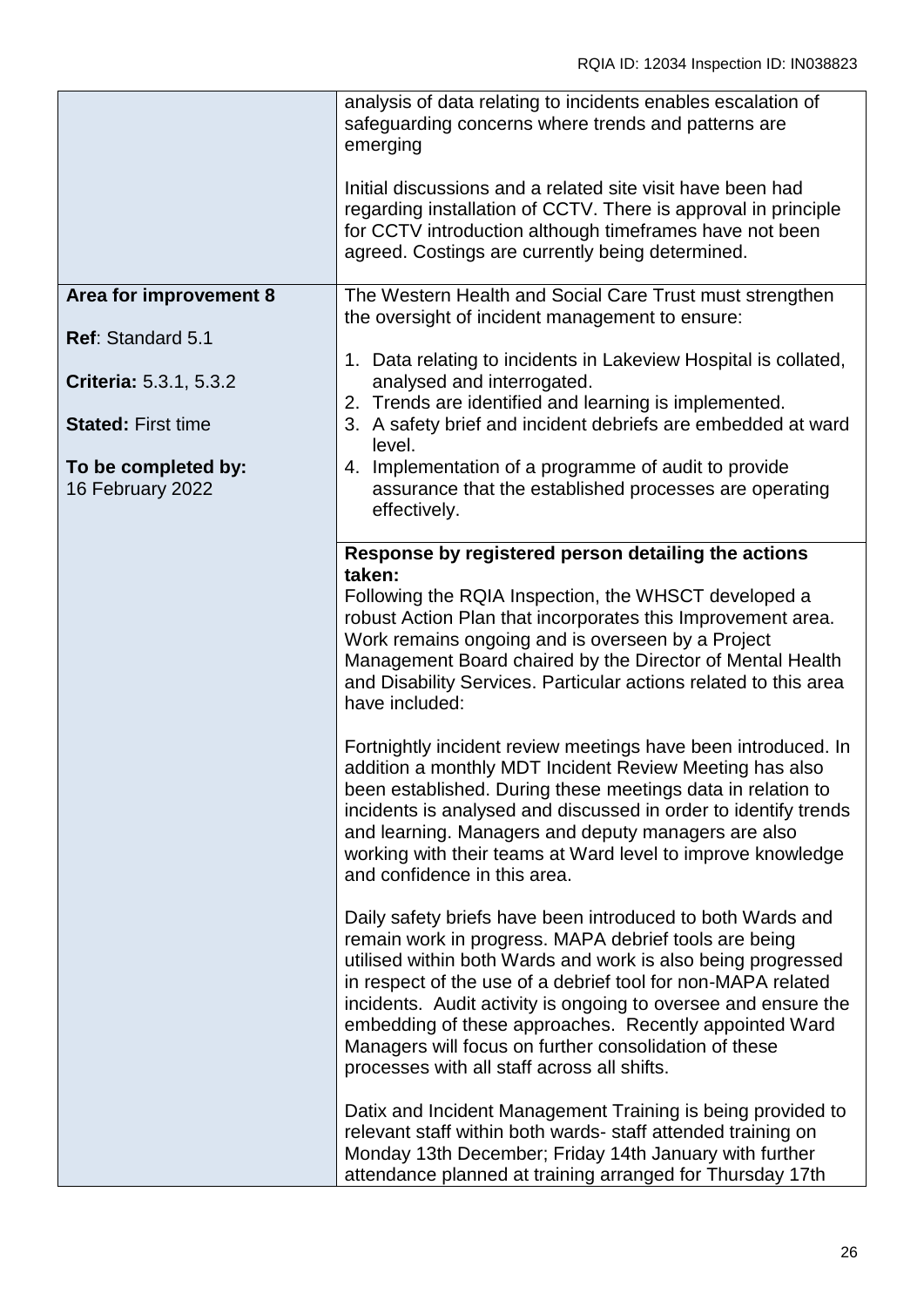|                                                                      | February.                                                                                                                                                                                                                                                                                                                                                                                                                                                                                                                                                                                      |
|----------------------------------------------------------------------|------------------------------------------------------------------------------------------------------------------------------------------------------------------------------------------------------------------------------------------------------------------------------------------------------------------------------------------------------------------------------------------------------------------------------------------------------------------------------------------------------------------------------------------------------------------------------------------------|
|                                                                      | Ward based improvement meetings have been introduced<br>attended by MDT members to support staff development and<br>related accountability with the aim of achieving competence in<br>specific and key areas. e.g. behaviour support.                                                                                                                                                                                                                                                                                                                                                          |
|                                                                      | The Project Lead for Lakeview Hospital has also carried out<br>several audits within both wards to review management of<br>incidents, patient and staff support needs and identify<br>continued learning and areas for improvement. The Head of<br>Service has an ongoing schedule of audit related activity.<br>The Mental Health Liaison Nurse is also undertaking audits on<br>PRN mental health medication.                                                                                                                                                                                |
| Area for improvement 9                                               | The Western Health and Social Care Trust must:                                                                                                                                                                                                                                                                                                                                                                                                                                                                                                                                                 |
| <b>Ref: Standard 5.1</b><br><b>Criteria: 5.3.1,5.3.3</b>             | 1. Undertake an urgent review of the current and ongoing<br>use of restrictive practices at Lakeview Hospital whilst<br>taking account of required standards and best practice                                                                                                                                                                                                                                                                                                                                                                                                                 |
| <b>Stated: First time</b><br>To be completed by:<br>16 February 2022 | guidance.<br>2. Develop and implement a restrictive practices strategy<br>across Lakeview that meets the required best practice<br>guidance.<br>3. Ensure that the use of restrictive practices is routinely<br>audited and reported through the WHSCT assurance<br>framework.<br>4. Review and update WHSCT restrictive practices policy<br>and ensure the policy is in line with best practice<br>guidelines.                                                                                                                                                                                |
|                                                                      | Response by registered person detailing the actions<br>taken:<br>Following the RQIA Inspection, the WHSCT developed a<br>robust Action Plan that incorporates this Improvement area.<br>Work remains ongoing and is overseen by a Project<br>Management Board chaired by the Director of Mental Health<br>and Disability Services. Particular actions related to this area<br>have included:                                                                                                                                                                                                   |
|                                                                      | The WHSCT Mental Capacity Act Lead and Head of Service<br>has developed an action plan in respect of Mental Capacity<br>Act/Deprivation of Liberties (DOLS) requirements within<br>Lakeview Hospital. The Trust MCA lead will provide support to<br>Lakeview Hospital in the form of training and mentoring. In<br>addition the specific DOL's related requirements for current<br>patients who are not formally detailed but remain subject to<br>restrictions will be considered for relevant Authorisations, with<br>MDT members and Key workers supported in making Panel<br>applications. |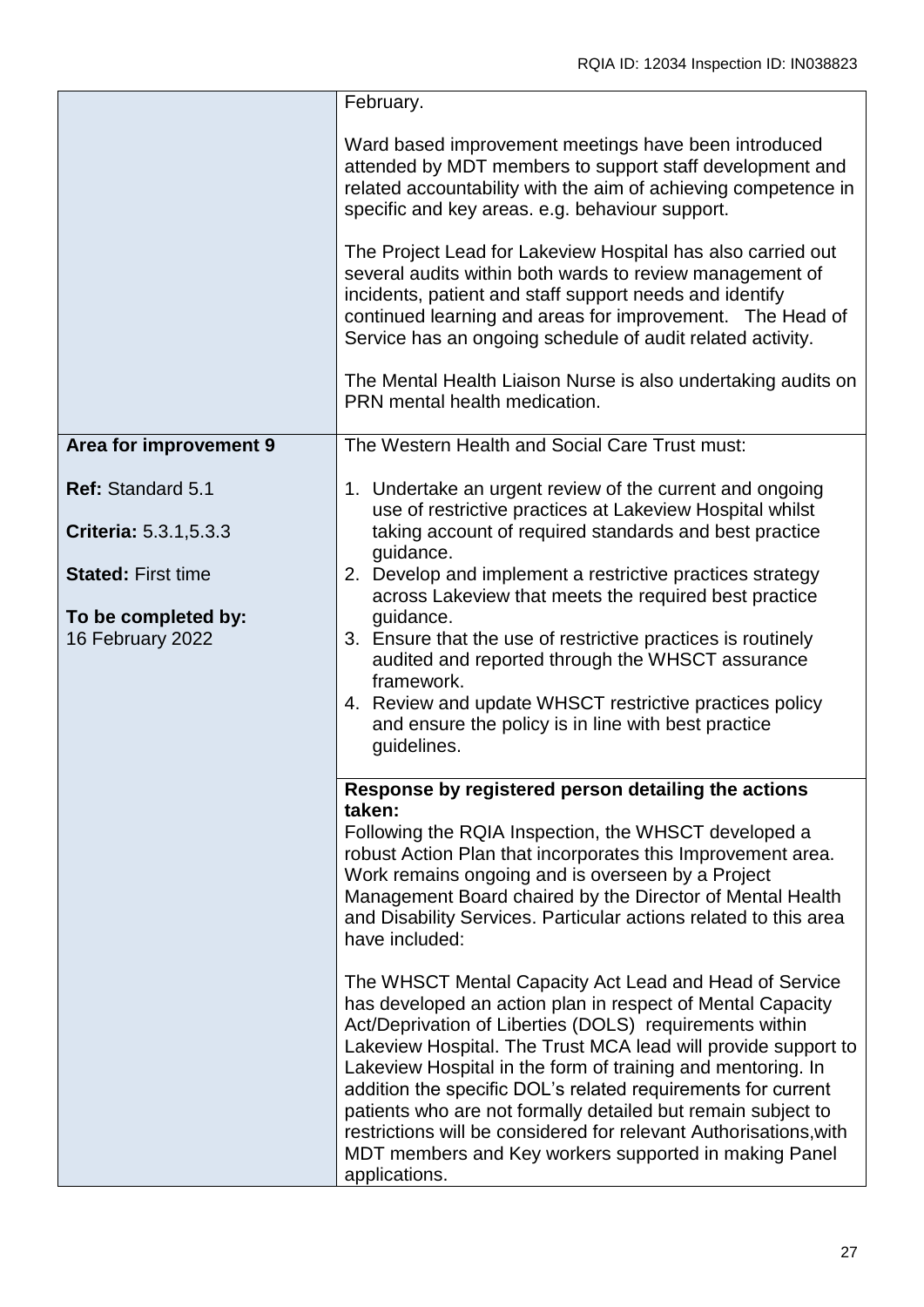| A Restrictive Practice Working group with the aim of providing<br>strategic overview of the current and future use of restrictive<br>practices is being established with an initial scoping on Terms<br>of Reference and membership scheduled for 17th January<br>2022. This work will include the review and development of a<br>relevant restrictive practices strategy for use across Lakeview<br>Wards, in line with best practice.                                                                                                                                                  |
|------------------------------------------------------------------------------------------------------------------------------------------------------------------------------------------------------------------------------------------------------------------------------------------------------------------------------------------------------------------------------------------------------------------------------------------------------------------------------------------------------------------------------------------------------------------------------------------|
| CPI Training on Safety Interventions has been arranged for<br>March 2022 for 2 Band 7 Managers with an aim to developing<br>and improving knowledge on restraint reduction. As qualified<br>Train the Trainers these Managers will have a pivotal role in<br>influencing restraint related practice with an emphasis on<br>reduction, where possible.                                                                                                                                                                                                                                    |
| The MAPA team have been providing a level of assistance to<br>the Head of service and staff within Lakeview in order to<br>collaboratively reduce the level of physical restrictive<br>interventions within Lakeview. Review of incident reports has<br>allowed for identification of key themes.<br>MAPA team leader has been on the ward to provide a level of<br>observation alongside Head of Service- September 2021<br>MAPA Team leader has also attended, Lakeview's fortnightly<br>incident review meetings to provide input from a MAPA<br>perspective regarding the incidents. |
| A Ward-based Behaviour Support Therapist supports ongoing<br>attention to the relevant Behaviour Support Plans in place for<br>patients, an important element in influencing culture.                                                                                                                                                                                                                                                                                                                                                                                                    |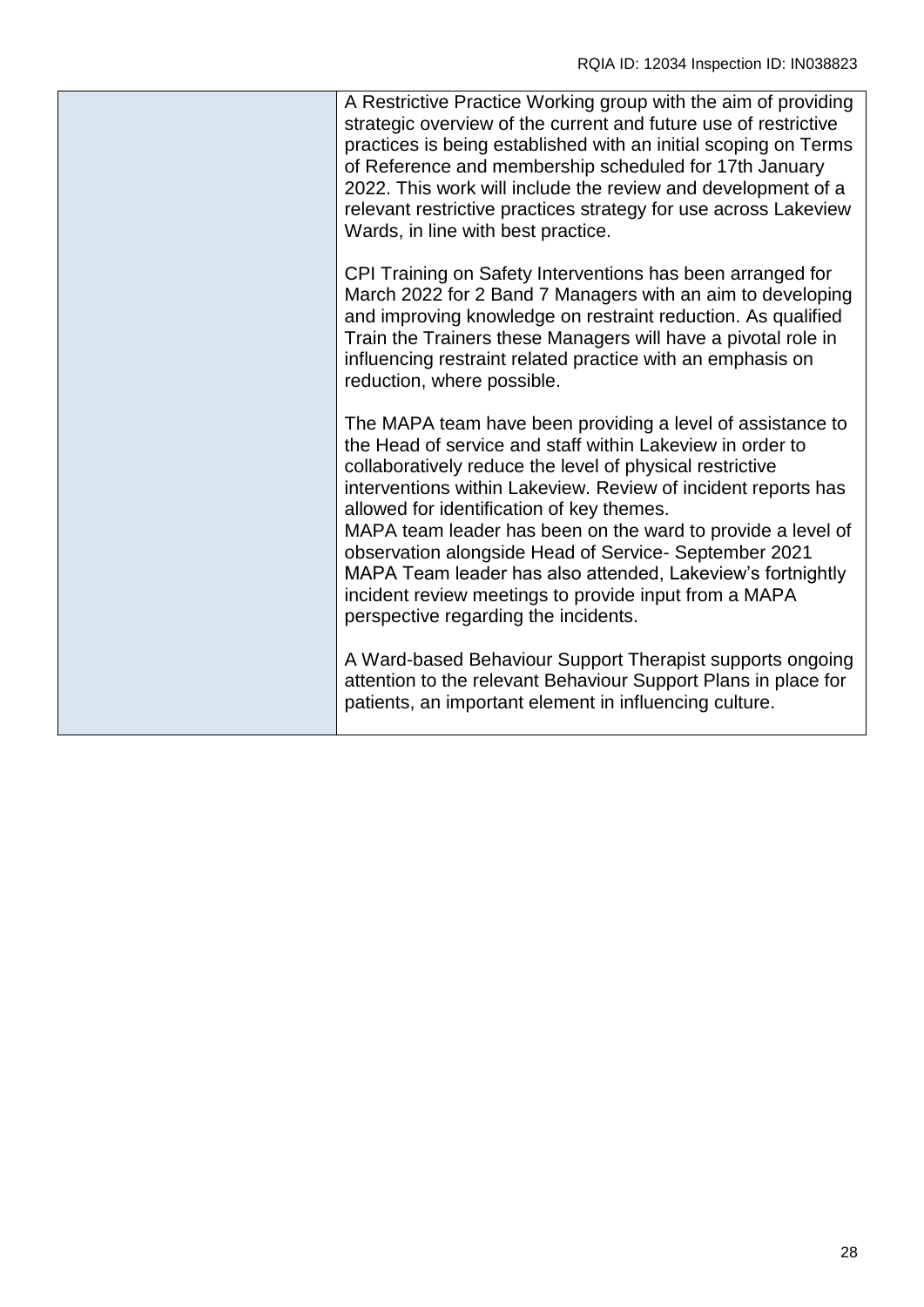| Area for improvement 10       | The Western Health and Social Care Trust must ensure that                                                          |
|-------------------------------|--------------------------------------------------------------------------------------------------------------------|
|                               | with regards to patient finances:                                                                                  |
| <b>Ref: Standard 4.1, 5.1</b> | 1.<br>The WHSCT is appropriately discharging its full                                                              |
| Criteria: 4.3, 5.3.1          | responsibilities, in accordance with Articles 107 and                                                              |
|                               | 116 of The Mental Health (Northern Ireland) Order                                                                  |
| <b>Stated: First time</b>     | 1986.                                                                                                              |
|                               | 2.<br>In respect of those patients in receipt of benefits for                                                      |
| To be completed by:           | whom WHSCT is acting as appointee, that                                                                            |
| 16 February 2022              | appropriate documentation is in place and that                                                                     |
|                               | individual patients are in receipt of their correct                                                                |
|                               | benefits.                                                                                                          |
|                               | 3.<br>Implementation of a robust system to evidence and                                                            |
|                               | assure that all arrangements relating to patients'                                                                 |
|                               | monies and valuables are operating in accordance                                                                   |
|                               | with The Mental Health (Northern Ireland) Order                                                                    |
|                               | 1986 and WHSCT policy and procedures; this                                                                         |
|                               | includes:<br>a) that appropriate records of patients' property are                                                 |
|                               | maintained;                                                                                                        |
|                               | b) that staff with responsibility for patients' income                                                             |
|                               | and expenditure have been appropriately trained                                                                    |
|                               | for this role;                                                                                                     |
|                               | c) that audits by senior managers of records                                                                       |
|                               | retained at ward level are completed in                                                                            |
|                               | accordance with WHSCT policy;                                                                                      |
|                               | d) that there is a comprehensive audit of all                                                                      |
|                               | financial controls relating to patients receiving                                                                  |
|                               | care and treatment in Lakeview Hospital.                                                                           |
|                               | Response by registered person detailing the actions                                                                |
|                               | taken:                                                                                                             |
|                               | Following the RQIA Inspection, the WHSCT developed a                                                               |
|                               | robust Action Plan that incorporates this Improvement area.                                                        |
|                               | Work remains ongoing and is overseen by a Project                                                                  |
|                               | Management Board chaired by the Director of Mental Health                                                          |
|                               | and Disability Services. Particular actions related to this area                                                   |
|                               | have included:                                                                                                     |
|                               |                                                                                                                    |
|                               | An Audit was completed by the Trust Finance Department on                                                          |
|                               | 16th September 2021 and an action plan for improvements<br>was identified for both Wards. Finance revisited on 8th |
|                               | December 2021 for re-audit purposes with progress identified                                                       |
|                               | against the Action Plan-minor improvements were                                                                    |
|                               | recommended and are being actioned.                                                                                |
|                               |                                                                                                                    |
|                               | A request has been made to Internal Audit to undertake an                                                          |
|                               | Audit of the finance controls in respect of the management of                                                      |
|                               | patients' monies and valuables- a copy of the Draft RQIA                                                           |
|                               | Inspection Report has been provided as background. A                                                               |
|                               | commitment has been provided by Internal Audit to undertake                                                        |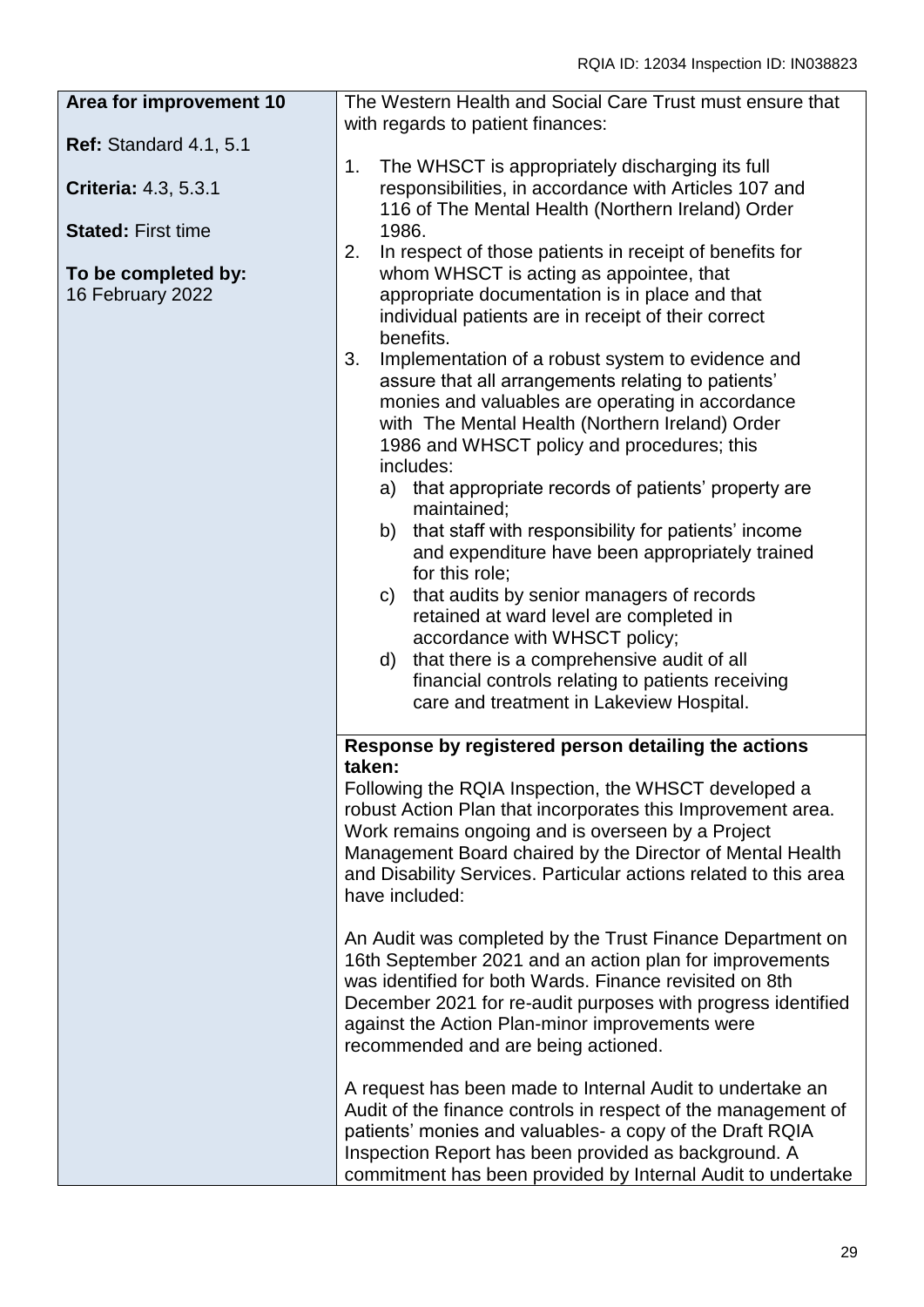| the work but dates have not yet been agreed.                                                                                                                                                                                                                                                                                                                                                                                                                                                                                                             |
|----------------------------------------------------------------------------------------------------------------------------------------------------------------------------------------------------------------------------------------------------------------------------------------------------------------------------------------------------------------------------------------------------------------------------------------------------------------------------------------------------------------------------------------------------------|
| Band 5/6 Nursing staff within both Wards have read and<br>signed financial regulation documents and been provided with<br>training in respect of financial management. Further to the<br>training, the Finance Department have provided Q&A<br>sessions for staff. Governance folders are available in Nurses<br>Stations of both Wards which include financial governance<br>documentation.<br>Arrangements will be made for staff who return from periods<br>of absence/ new starts to avail of same.                                                  |
| Head of Service for Lakeview met with Community Social<br>Work Team Managers on 7th December 2021 and agreed<br>that updated assessments in respect of current patients would<br>be provided to include information on financial benefits, power<br>of attorney; capacity, legal requirements/orders. A follow up<br>meeting attended by Social Work Managers and the relevant<br>key workers took place on 7th January 2022 with additional<br>input from the Mental Capacity Act Implementation Lead and<br><b>Trust Financial Assessments Officer</b> |
| Trust MCA Lead has developed a schedule of support<br>sessions with Social Workers to ensure adherence to specific<br>MCA related financial issues.                                                                                                                                                                                                                                                                                                                                                                                                      |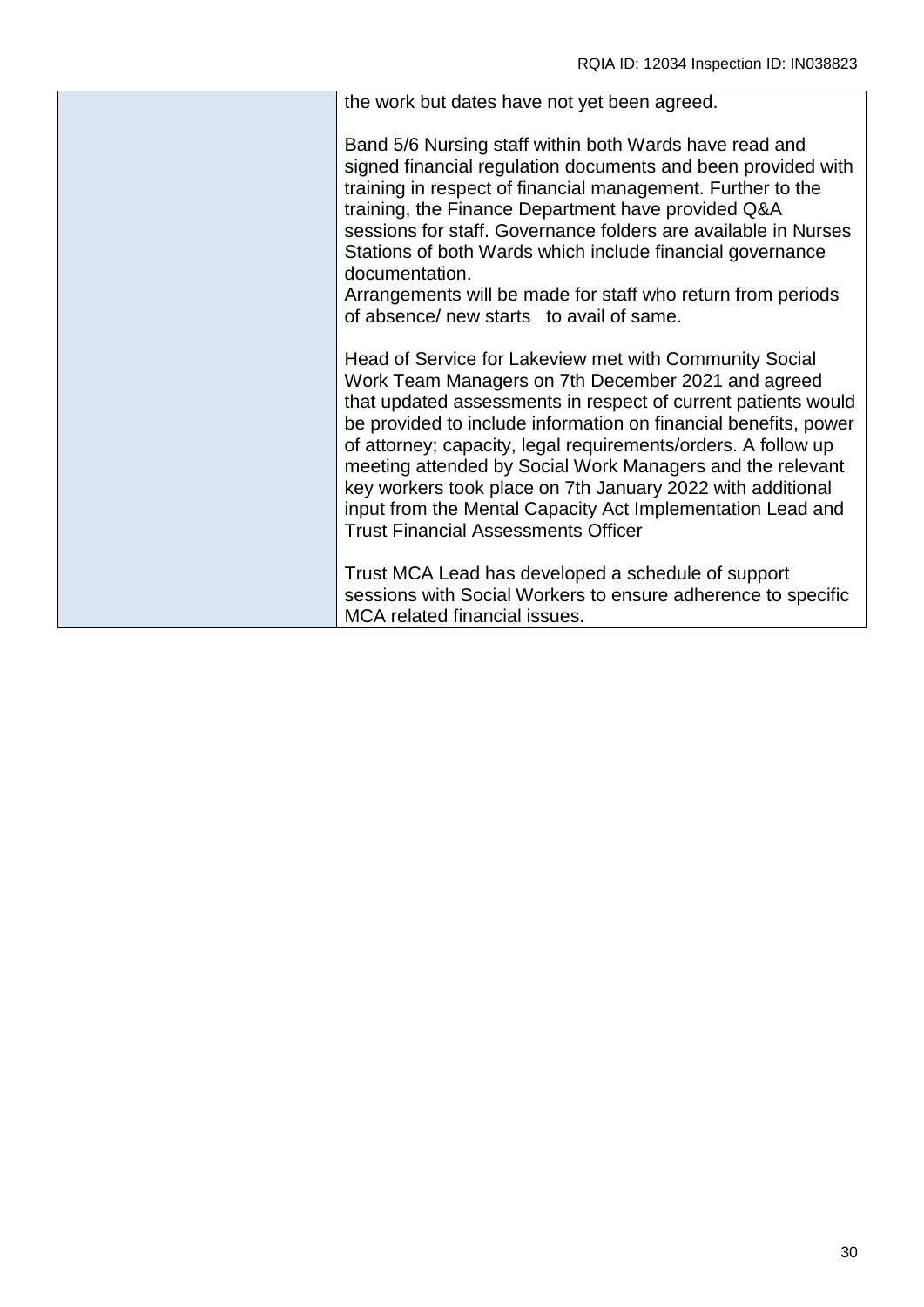| Area for improvement 11                 | The Western Health and Social Care Trust must:                                                                                                                                                                                                                                                                                                                                                                                                                                                                                                                                                                                                                                                                                                             |
|-----------------------------------------|------------------------------------------------------------------------------------------------------------------------------------------------------------------------------------------------------------------------------------------------------------------------------------------------------------------------------------------------------------------------------------------------------------------------------------------------------------------------------------------------------------------------------------------------------------------------------------------------------------------------------------------------------------------------------------------------------------------------------------------------------------|
| <b>Ref: Standards 4.1 &amp; 5.1</b>     | 1. Define its model to determine safe levels of ward staffing<br>(including registrant and non-registrant staff) at Lakeview,                                                                                                                                                                                                                                                                                                                                                                                                                                                                                                                                                                                                                              |
| Criteria 4.3, 5.3.1, 5.3.3              | which;<br>a) is based on the assessed needs of the current patient                                                                                                                                                                                                                                                                                                                                                                                                                                                                                                                                                                                                                                                                                         |
| <b>Stated: First time</b>               | population; and                                                                                                                                                                                                                                                                                                                                                                                                                                                                                                                                                                                                                                                                                                                                            |
| To be completed by:<br>16 February 2022 | b) incorporates flexibility to respond to temporary or<br>unplanned variations in patient assessed needs and/or<br>service requirements.<br>Implement an effective process for oversight and<br>2.<br>escalation to senior management and the executive<br>team when challenges in nurse staffing arise.<br>Implement an effective assurance mechanism to<br>3.<br>provide oversight of the implementation of the model<br>and escalation measures.<br>4. Engage the support of the other key stakeholders,<br>including the commissioner in defining the model to<br>determine safe levels of nurse staffing.<br>5. Continually review and monitor staff morale, culture<br>and concerns and take responsive steps to address<br>them in a timely manner. |
|                                         | Response by registered person detailing the actions<br>taken:<br>Following the RQIA Inspection, the WHSCT developed a<br>robust Action Plan that incorporates this Improvement area.<br>Work remains ongoing and is overseen by a Project<br>Management Board chaired by the Director of Mental Health<br>and Disability Services. Particular actions related to this area<br>have included:<br>Work is progressing to triangulate staffing models including<br>the Telford and Shelford models to support a developed<br>understanding of safe staffing levels for both registrants and<br>non-registrants responsive to acuity and dependency. This<br>information will be shared with the Commissioner regarding<br>associated funding deficits.        |
|                                         | Ward staffing levels are reviewed on a daily basis. Remedial<br>actions including recruitment initiatives, block booking of<br>Agency staff and use of the Work Force Appeal are routinely<br>engaged, with support from WHSCT Human Resources<br>Services.                                                                                                                                                                                                                                                                                                                                                                                                                                                                                                |
|                                         | Staffing challenges are communicated through Head of<br>Service to the Assistant Director and Director with relevant<br>escalation to the DoH as required.                                                                                                                                                                                                                                                                                                                                                                                                                                                                                                                                                                                                 |
|                                         | Psychological Staff support from internal and external<br>providers is being provided and offers a range of measures<br>that affords staff individual choice in determining the most                                                                                                                                                                                                                                                                                                                                                                                                                                                                                                                                                                       |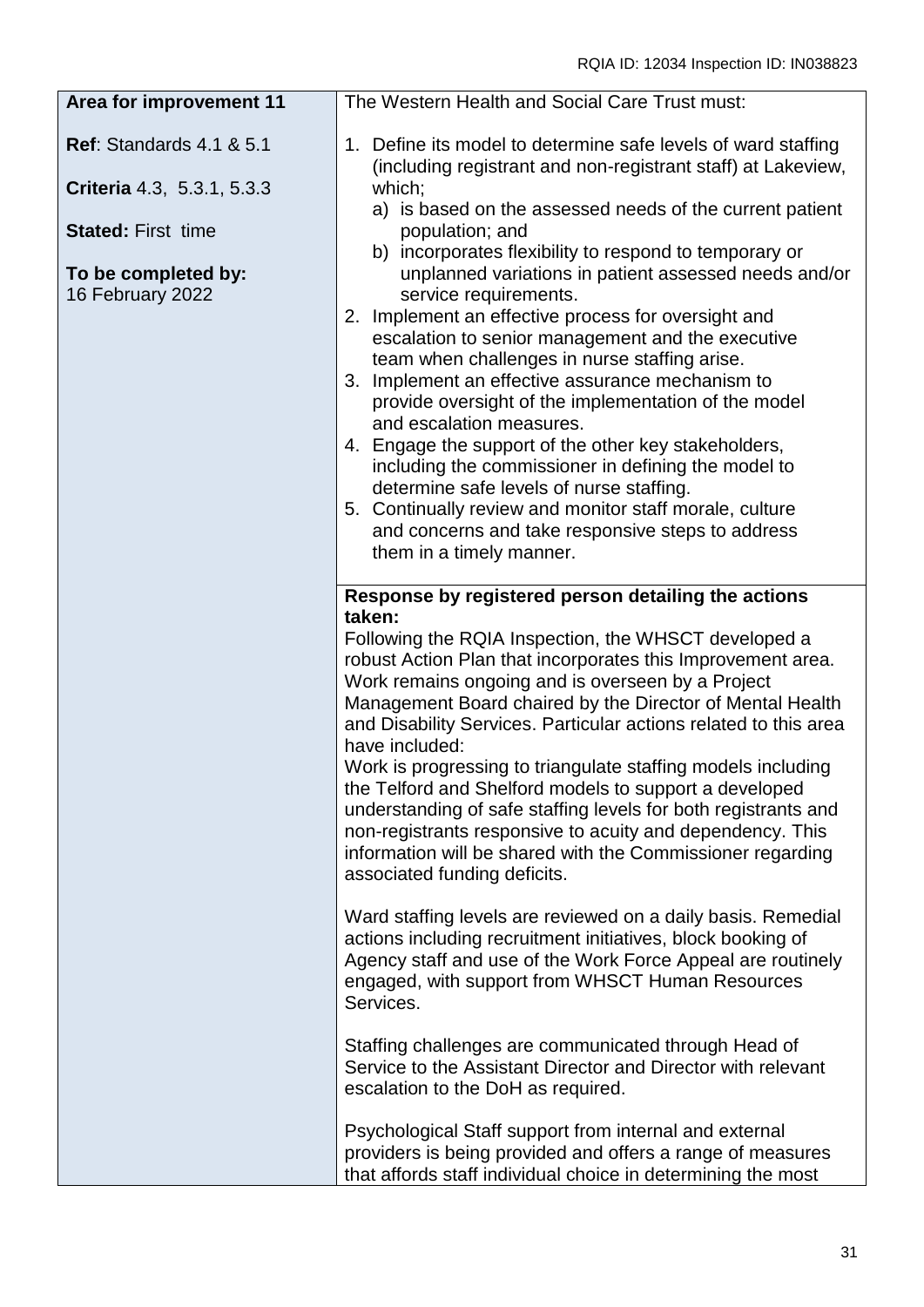|                                              | appropriate approach to support their needs.                                                                                                                                                                                                                                                                                                                                                                                                                                                              |
|----------------------------------------------|-----------------------------------------------------------------------------------------------------------------------------------------------------------------------------------------------------------------------------------------------------------------------------------------------------------------------------------------------------------------------------------------------------------------------------------------------------------------------------------------------------------|
|                                              | The recent appointment of 2 Ward Managers will support and<br>extend the consolidation of staff support measures and<br>provided in a timely and responsive fashion. There is<br>additionally a visual presence of other Senior Management<br>Team members.                                                                                                                                                                                                                                               |
|                                              | Specific support for the Managers and Deputies in line with<br>the NHS Leadership Framework is being facilitated by the<br>Practice Educator. As part of this process the staff are being<br>assigned a nursing colleague mentor, Band 7 and above to<br>support the learning and development journey.                                                                                                                                                                                                    |
|                                              | Work is underway to establish a peer led forum across the<br>WHSCT mental health and learning disability in-patient<br>Hospitals to share experiences and learning for development<br>and improvement, and mutual understanding.                                                                                                                                                                                                                                                                          |
| Area for improvement 12<br>Ref: Standard 5.1 | The Western Health and Social Care Trust must develop and<br>implement a systematic approach to the identification and<br>delivery of physical health care needs to ensure:                                                                                                                                                                                                                                                                                                                               |
| Criteria: 5.3.1<br><b>Stated: First time</b> | 1. That the entire range of patients physical health care<br>needs are met to include gender and age specific physical<br>health screening programmes.<br>2. Ensure that patients in receipt of antipsychotic medication                                                                                                                                                                                                                                                                                  |
| To be completed by:<br>16 February 2022      | receive the required monitoring in accordance with the<br>hospital's antipsychotic monitoring policy.                                                                                                                                                                                                                                                                                                                                                                                                     |
|                                              | Response by registered person detailing the actions<br>taken:<br>Following the RQIA Inspection, the WHSCT developed a<br>robust Action Plan that incorporates this Improvement area.<br>Work remains ongoing and is overseen by a Project<br>Management Board chaired by the Director of Mental Health<br>and Disability Services. Particular actions related to this area<br>have included:                                                                                                              |
|                                              | The Acute Liaison Nurse has led on the development of a<br>new Patient Health Pathway which is being implemented<br>across both Wards<br>Patient Physical Health checks are continuing to be<br>completed within the Ward for current patients- this includes<br>referring to population specific physical health screening<br>programmes. The complex presentation of some of the<br>patients has resulted in this work progressing slowly and in<br>line with required associated desensitisation work. |
|                                              | Lakeview Improvement Project Lead and Acute Liaison Nurse<br>have carried out audits on Patient Health checks to ensure                                                                                                                                                                                                                                                                                                                                                                                   |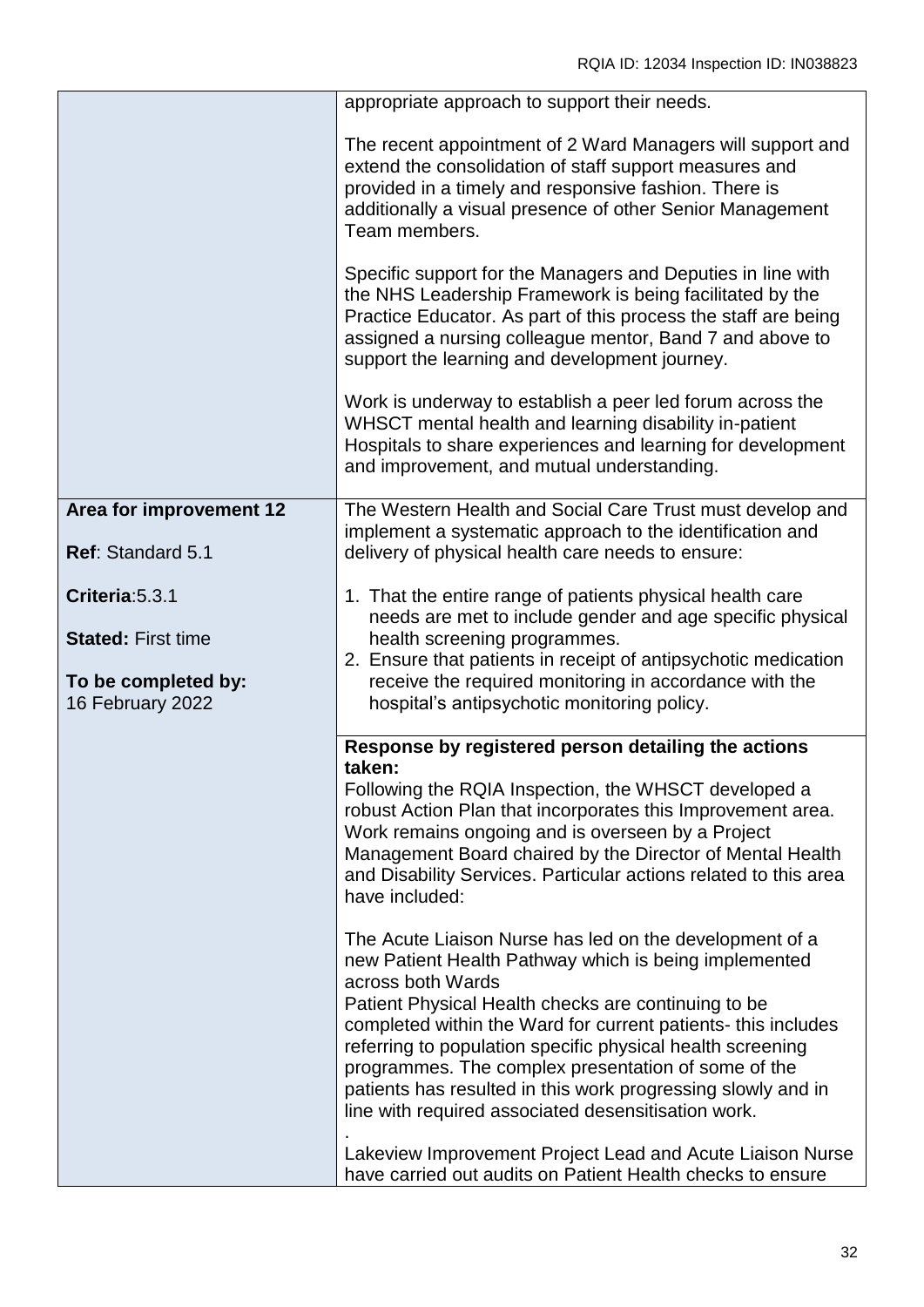| identified and required actions have been followed up.                                                                                                                                                                                                                                                                                                                                                                                                                                   |
|------------------------------------------------------------------------------------------------------------------------------------------------------------------------------------------------------------------------------------------------------------------------------------------------------------------------------------------------------------------------------------------------------------------------------------------------------------------------------------------|
| Ward Rounds have been reviewed and restructured to<br>support an increased focus on clinical and health needs of all<br>patients.                                                                                                                                                                                                                                                                                                                                                        |
| Education – training requests have been submitted to the<br>CEC for the purpose of ECG, ILS and venepuncture.<br>Available dates have been disseminated appropriately to ward<br>staff with attendances scheduled over the incoming months                                                                                                                                                                                                                                               |
| Antipsychotic monitoring / mentoring staff                                                                                                                                                                                                                                                                                                                                                                                                                                               |
| The CEC are currently unable to deliver antipsychotic<br>monitoring training to staff due to ongoing Covid-19 pressures<br>and reduced programmes within the Trust. In the interim, the<br>Mental Health Liaison Nurse provides weekly mentoring and<br>support to staff with a focus on ensuring that antipsychotic<br>monitoring is ongoing for each patient-related documentation<br>has been introduced<br>A folder is available on the both wards including clinical<br>guidelines. |
| Relevant desensitization and visual programmes are<br>implemented as required and take account of particular<br>patient complexity and needs that can impact on the<br>progression of this work.                                                                                                                                                                                                                                                                                         |
| Clinical observation levels are taken on a daily basis to<br>ensure that if there are any issues in regards to the patients'<br>health that staff alert the appropriate professional.                                                                                                                                                                                                                                                                                                    |
| Pharmacy are supporting the development of a relevant<br>clinical pathway that requires the prioritisation of staff<br>receiving the required training                                                                                                                                                                                                                                                                                                                                   |
| Work is being completed on patient care files, with files now<br>having a new structure for ease of accessing relevant<br>information.                                                                                                                                                                                                                                                                                                                                                   |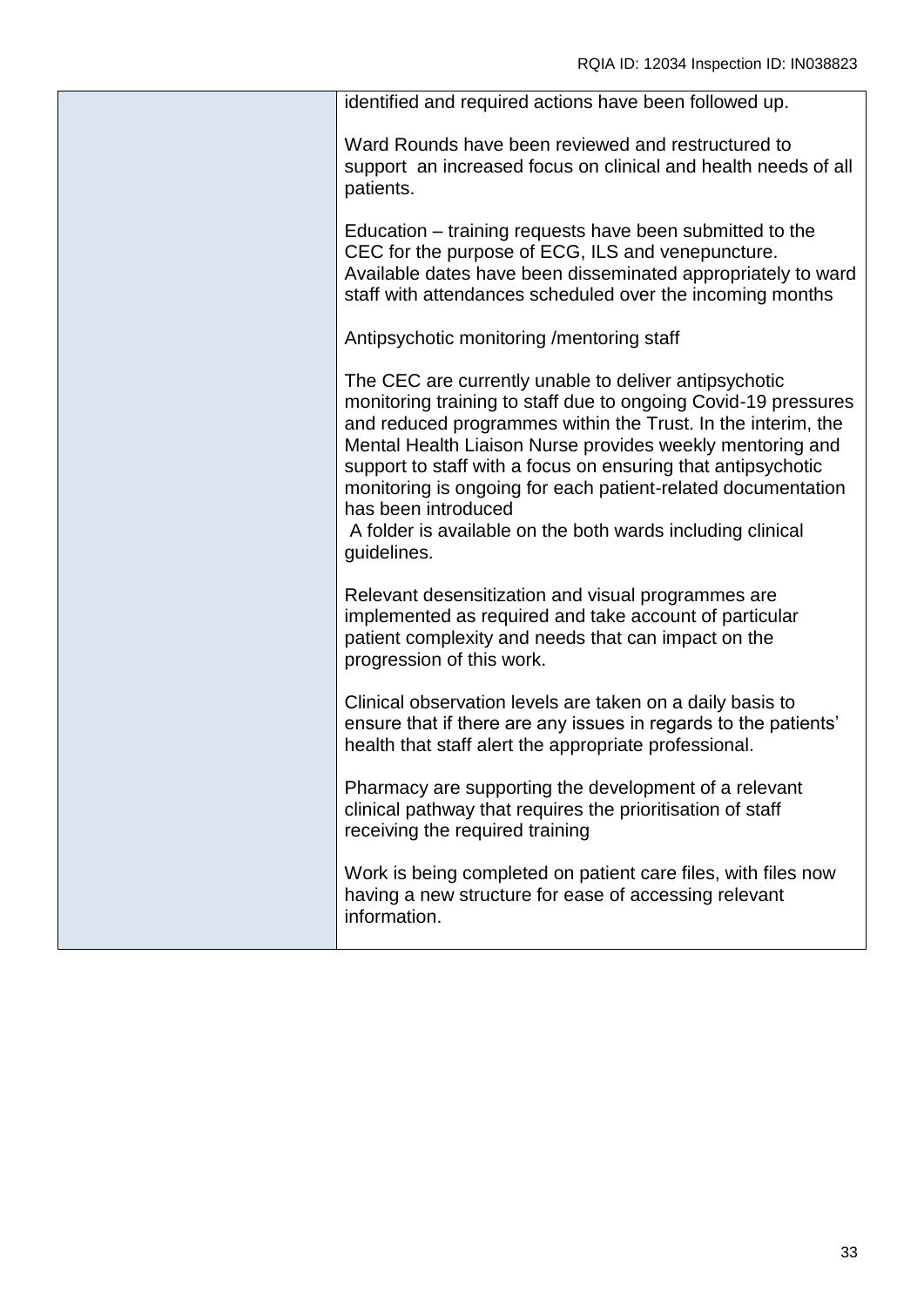| Area for improvement 13<br>Ref: Standards 4.1 and 5.1 | The Western Health and Social Care Trust must review the<br>governing arrangements in Lakeview Hospital and consider<br>the following matters in order to strengthen the governance                                                                                                                                                                                                                                                                                                                     |
|-------------------------------------------------------|---------------------------------------------------------------------------------------------------------------------------------------------------------------------------------------------------------------------------------------------------------------------------------------------------------------------------------------------------------------------------------------------------------------------------------------------------------------------------------------------------------|
| Criteria 4.3, 5.3.1                                   | arrangements;                                                                                                                                                                                                                                                                                                                                                                                                                                                                                           |
| <b>Stated: First time</b>                             | 1. Define a programme of audit across: all care and<br>treatment interventions, patient finance; incident<br>management; adult safeguarding; environment; and                                                                                                                                                                                                                                                                                                                                           |
| To be completed by:<br>16 February 2022               | staffing levels.<br>2. Establish and communicate with all staff the various<br>forums, committees, meetings, and professional leads to<br>report to and seek support from in terms of embedding<br>and strengthening a robust governance framework<br>3. Ensure all staff know the robust reporting system and<br>escalation pathways of governance oversight from ward<br>level right through to SMT, Directorate and the Trust's<br>Executive Team.<br>4. Implement an effective assurance framework. |
|                                                       | Response by registered person detailing the actions                                                                                                                                                                                                                                                                                                                                                                                                                                                     |
|                                                       | taken:<br>Following the RQIA Inspection, the WHSCT developed a<br>robust Action Plan that incorporates this Improvement area.<br>Work remains ongoing and is overseen by a Project<br>Management Board chaired by the Director of Mental Health<br>and Disability Services. Particular actions related to this area<br>have included:                                                                                                                                                                   |
|                                                       | Currently a system of Audit connected to the improvement<br>areas is being developed and overseen by the Lakeview<br>Inspection Project Board, chaired by the Director. In the<br>longer term this work will be aligned with key Directorate Audit<br>priorities led by the Assistant Directors for Quality, Safety and<br>User Experience (Nursing and Social Care                                                                                                                                     |
|                                                       | At a local level, a suite of Audit activity is and will continue to<br>be undertaken/overseen by Head of Service across all areas<br>of patient related care-this is both proactive and reactive                                                                                                                                                                                                                                                                                                        |
|                                                       | A range of meetings in support of Hospital governance has<br>been established under the leadership of the Head of Service<br>with relevant reporting mechanisms to sub-directorate,<br>Directorate and Trust Board as required. Additionally the<br>Assistant Directors for Quality, Safety and User Experience<br>will provide support in respect of the Hospital and wider<br>Directorate Governance and Assurance Framework, with<br>direct input to staff.                                          |

*\*Please ensure this document is completed in full and returned via Web Portal\**